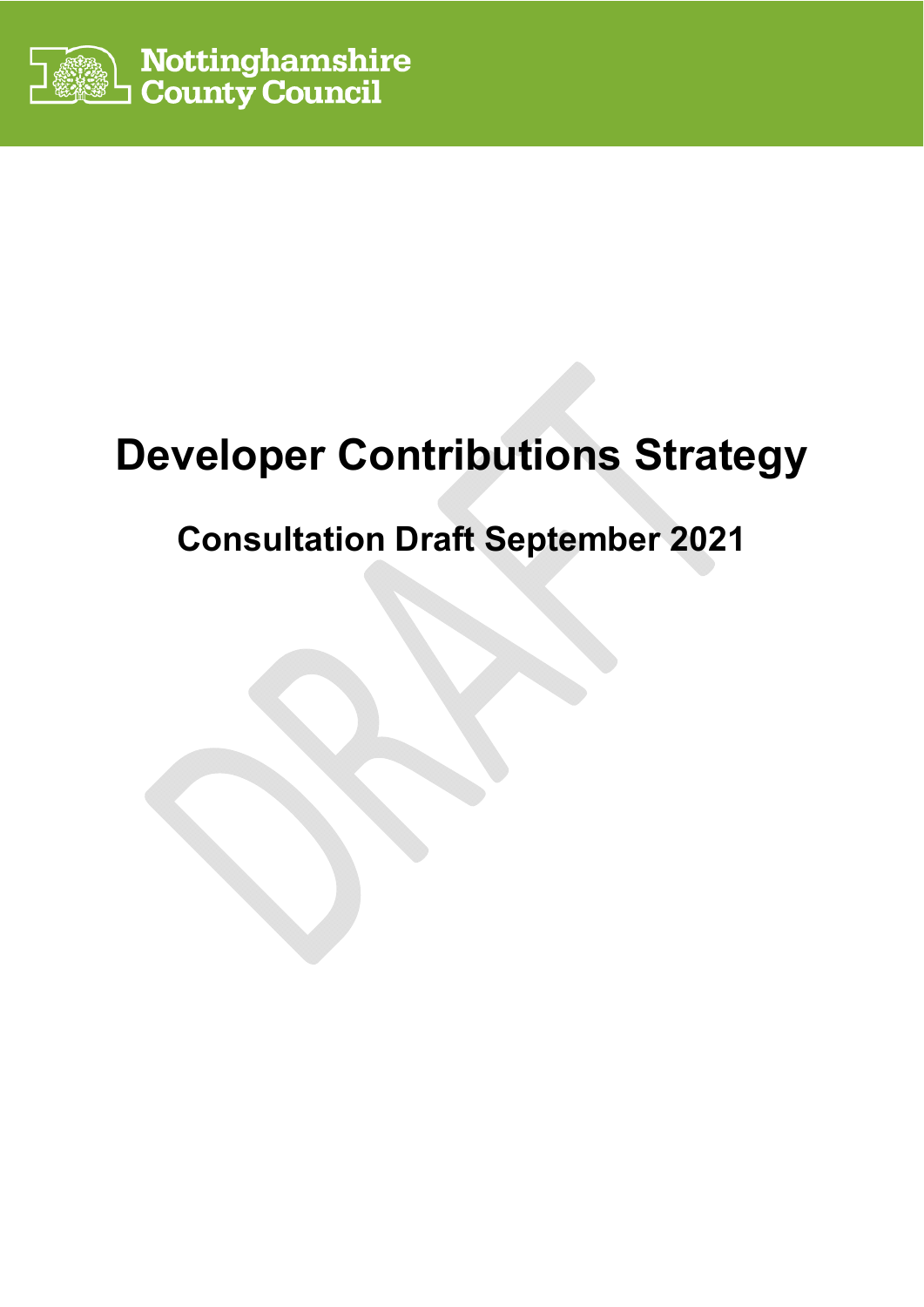## **Contents**

| 1. Introduction to the Developer Contributions Strategy          | 1                       |
|------------------------------------------------------------------|-------------------------|
| 2. The Role of Developer Contributions in Funding Infrastructure | $\overline{2}$          |
| 3. The County Council's Approach to Planning Obligations         | 3                       |
| <b>Planning Applications</b>                                     | 3                       |
| <b>Development Viability</b>                                     | 4                       |
| <b>Section 106 Agreements</b>                                    | 5                       |
| <b>Payment of Contributions</b>                                  | 6                       |
| 4. Education                                                     | $\overline{\mathbf{z}}$ |
| <b>Mainstream School Provision</b>                               | 7                       |
| <b>Provision of New Schools</b>                                  | 10                      |
| <b>Special School Provision</b>                                  | 12                      |
| <b>Payment of Contributions</b>                                  | 12                      |
| 5. Transport                                                     | 14                      |
| <b>Highways</b>                                                  | 14                      |
| <b>Public Rights of Way</b>                                      | 15                      |
| <b>Public Transport</b>                                          | 16                      |
| <b>Travel Plans</b>                                              | 19                      |
| <b>6. Libraries</b>                                              | 20                      |
|                                                                  |                         |
| 7. Waste Management                                              | 22                      |
| 8. Green Spaces                                                  | 23                      |
| 9. Social Care                                                   | 24                      |
| 10. Minerals & Waste Planning                                    | 26                      |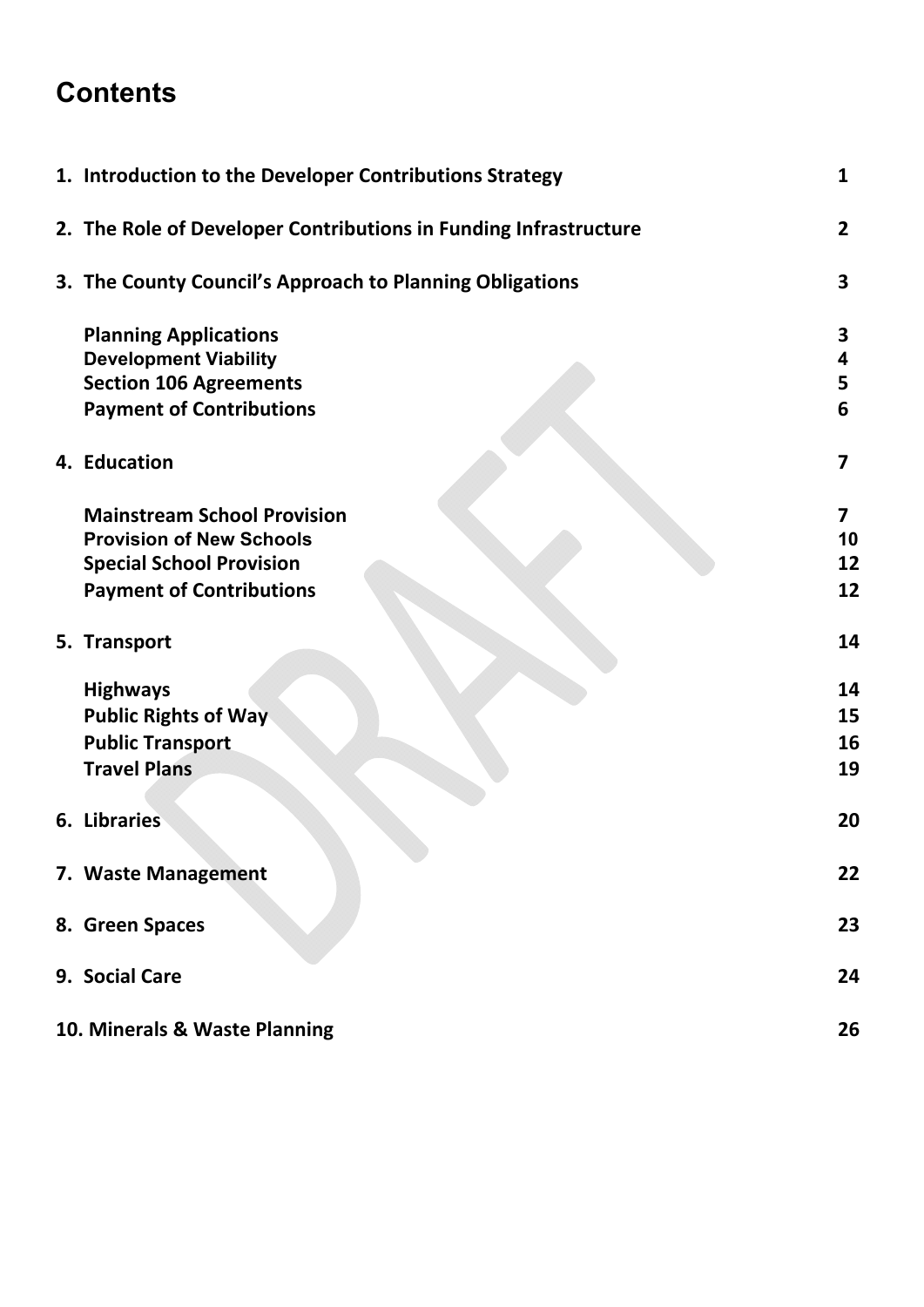## **1. Introduction to the Developer Contributions Strategy**

- 1.1 The Nottinghamshire County Council Developer Contributions Strategy sets out the scope and range of contributions which Nottinghamshire County Council may seek towards infrastructure provision when consulted on planning applications. Its aim is to support sustainable development by ensuring that the necessary infrastructure is in place to support new development and to mitigate any adverse impacts on local services.
- 1.2 The Strategy is intended to be used as a guide to help inform prospective developers and other interested parties of the potential infrastructure requirements associated with new development, and to assist Local Planning Authorities in determining planning applications and formulating policies within their Local Plans. Although the Strategy does not have the statutory status of the development plan, the County Council encourages District / Borough Councils to endorse the aims of the Strategy in promoting sustainable development and to use it as a consideration in determining planning applications.
- 1.3 The Strategy supports the aims of the National Planning Policy Framework (NPPF) by supporting sustainable and viable development. It promotes a consistent and transparent approach to planning obligations by enabling developers and landowners to account for the potential costs of a proposed development at the earliest stage and by providing assurance that they are making a fair contribution to the infrastructure needed to support growth.
- 1.4 The content of the Strategy relates to the following County Council delivered services:
	- Adult Social Care
	- Education
	- Green Spaces
	- Highways and Transport
	- Libraries
	- Minerals & Waste Planning
	- Waste Management and Recycling
- 1.5 The Strategy only covers those obligations relating to County Council functions and does not cover services provided by lower tier authorities (District / Borough Councils), such as affordable housing or open space, or contributions sought by other infrastructure providers, such as the NHS or the Police. Further information on these matters can be found in the relevant District/Borough's Developer Contribution Strategy (or equivalent documentation).
- 1.6 The County Council is also responsible for promoting health initiatives to improve the general health of Nottinghamshire residents. Local Planning Authorities and prospective developers should consider the impact of development proposals on health and wellbeing using the guidance in the Nottinghamshire Spatial Planning and Health Framework 2019- 2022.
- 1.7 This Strategy was formally adopted on the **\*INSERT DATE\*** by the Council's Policy Committee following a period of public consultation. The Strategy will continue to be updated as required to reflect changes to national policy guidance and updated figures for calculating contributions. Where changes are made notification of this will be given to Local Planning Authorities and where significant changes are intended, these will be subject to reconsultation prior to adoption by the County Council.
- 1.8 This document should be read in conjunction with, and is intended to support, relevant Local Plan Policies and any Supplementary Planning Documents produced by the County and District / Borough Councils.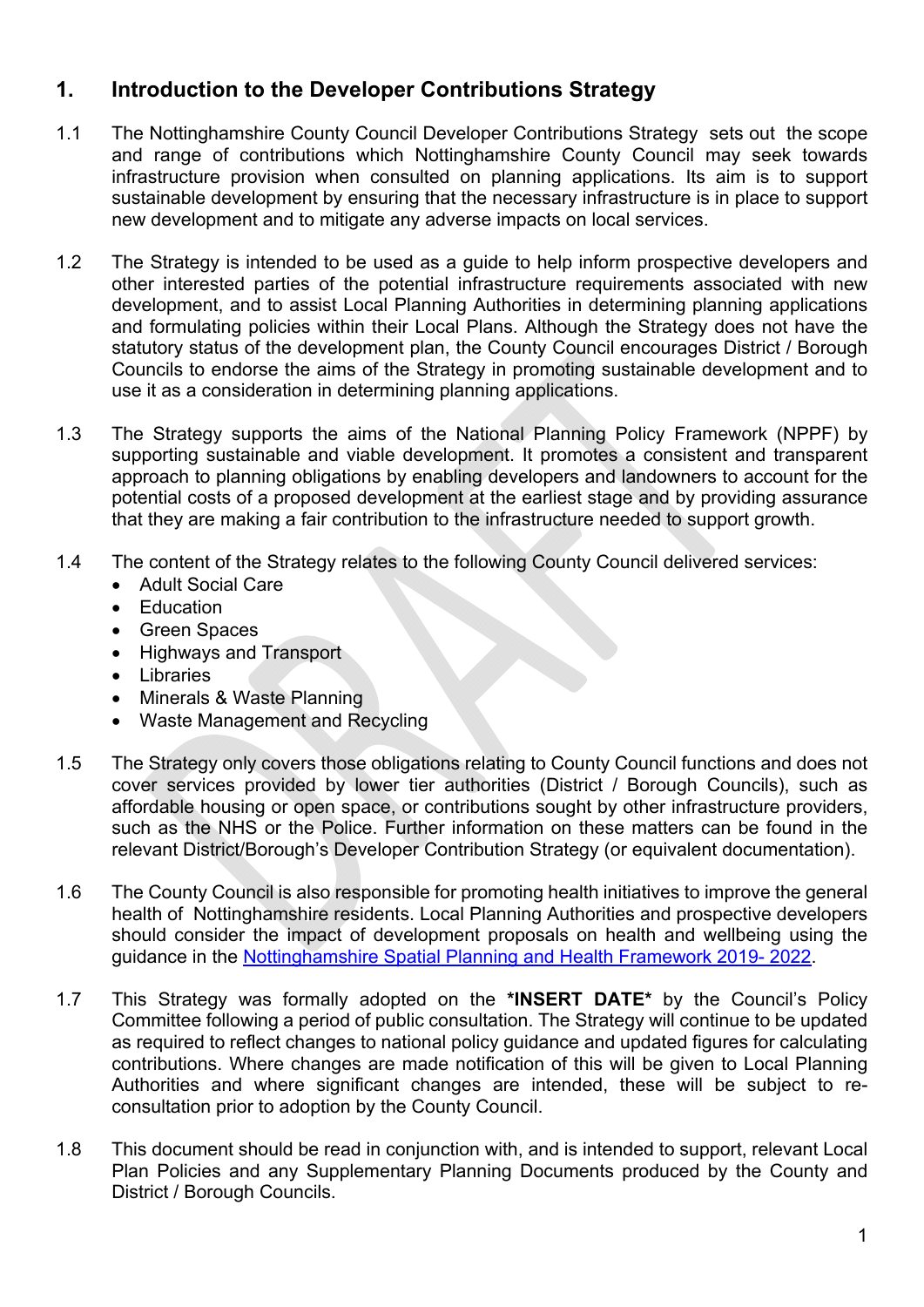## **2. The Role of Developer Contributions in Funding Infrastructure**

- 2.1 Planning law and policy supports the principle that developers should contribute to the cost of services, infrastructure, or resources necessary to support their development.
- 2.2 Section 106 of the 1990 Town and Country Planning Act provides for developer contributions in the form of planning obligations. Planning obligations are legally enforceable obligations secured through the means of a legal deed (known as a Section 106 Agreement), usually attached to a grant of planning permission. They are used to mitigate any adverse impacts to make a development acceptable in planning terms. Planning obligations can be provided by means of a financial payment or as a physical contribution, where the developer directly provides the matters necessary to fulfil the obligation (e.g. land), or a combination of both.
- 2.3 Section 106 planning obligations run with the land in the same way that a planning permission does. This means that, once the permission is implemented, they are enforceable against successors in title. These legal agreements are registrable as a local land charge and form part of the planning register, available for public inspection. Where a planning permission expires or is revoked, the planning obligation can be removed from the register.
- 2.4 Regulation 122 of the Community Infrastructure Levy Regulations (as amended) and paragraphs 55 - 58 of the NPPF set out information on the use of planning conditions and obligations and the tests which should be applied. The NPPF encourages Local Planning Authorities to consider whether otherwise unacceptable development could be made acceptable through the use of conditions or planning obligations. However, planning obligations should only be used where it is not possible to address unacceptable impacts through a planning condition. Planning obligations should only be sought where they are:
	- Necessary to make the development acceptable in planning terms;
	- Directly related to the development; and
	- Fairly and reasonably related in scale and kind to the development.
- 2.5 Developer contributions may also be secured through the Community Infrastructure Levy (CIL), which is a per square metre charge levied on development of new floorspace. CIL is intended to help fund major infrastructure to support the development of a wider area, rather than to make individual planning applications acceptable in planning terms.
- 2.6 CIL only applies in areas where the Local Planning Authority has an approved charging schedule in place. In Nottinghamshire, this includes Bassetlaw District Council, Gedling Borough Council, Newark and Sherwood District Council and Rushcliffe Borough Council. In these Districts / Boroughs, developers and landowners may be liable to pay the Community Infrastructure Levy and enter into a Section 106 Agreement to secure planning obligations.
- 2.7 Where a Community Infrastructure Levy is in place, Local Planning Authorities are required to report on the infrastructure projects or types of infrastructure that the authority intends to fund wholly or partly by the Levy through its Infrastructure Funding Statement. As part of the infrastructure planning and delivery process, the County Council works with CIL Charging Authorities in the production and review of their future infrastructure spending priorities.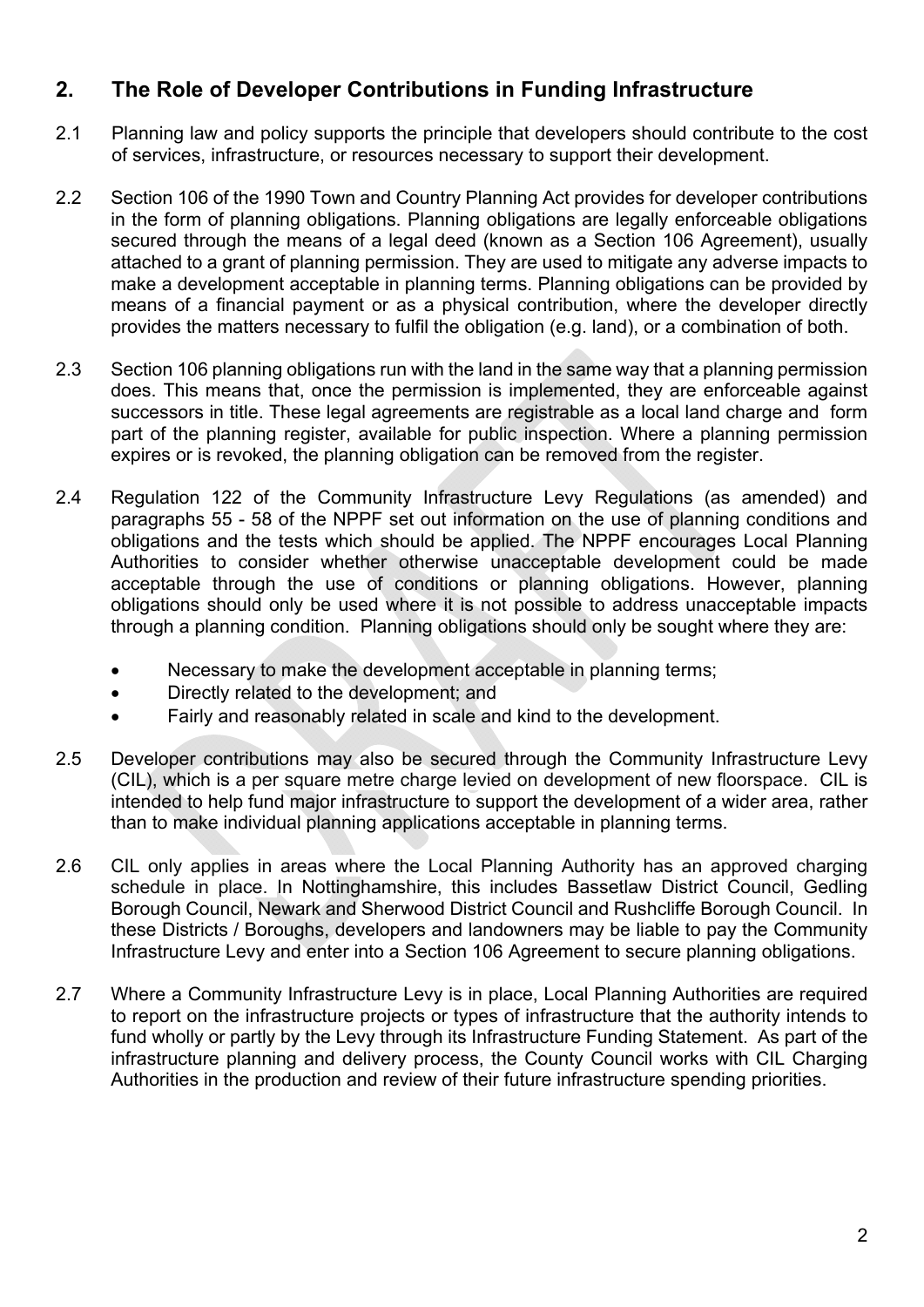## **3. The County Council's Approach to Planning Obligations**

- 3.1 In Nottinghamshire, the District / Borough Councils are the relevant Local Planning Authority with responsibility for determining planning applications for new housing and employment uses. In determining these applications, they will assess the reasonableness of planning obligations sought, taking account of consultation responses and relevant planning policies.
- 3.2 The County Council is a statutory consultee on planning applications submitted to the Local Planning Authority, with responsibility for the delivery and operation of much of the large scale infrastructure required to support development such as highways, transport, schools, libraries, and waste management . The County Council will work closely with the District / Borough Councils, as well as applicants, to identify the contributions necessary to support sustainable development and mitigate the impact of development.
- 3.3 The County Council's Planning Policy Team within its Place Department provides a single point of contact for developers and Local Planning Authorities regarding planning obligations related to the County Council's services. The team will consult with internal services and provide a coordinated response (other than as Local Highway Authority and Local Lead Flood Authority) on planning applications and informal pre-application enquires that are sent to the County Council for comment. It will also lead on the Council's response to consultations on Local Plans, Neighbourhood Plans and Supplementary Planning Documents (SPDs), in order to provide the framework for seeking future contributions towards County Council services. It can be contacted via planning.policy@nottscc.gov.uk or 0300 500 80 80.
- 3.4 The Highways Authority and Flood Risk Management Teams will respond separately to consultation requests on a case by case basis. The approach to planning obligations and conditions relating to responsibilities as Local Highway Authority are explained in Chapter 5.

### Planning Applications

- 3.5 The County Council will normally only seek planning obligations from 'major' developments which are defined as follows (unless these differ from locally adopted polices):
	- Residential development for 10 dwellings or more where the provisions of the Planning Practice Guidance are met (see paragraph 2.4 above);
	- Residential development on a site in excess of 0.5 hectares where the phasing of developments will add up to 10 dwellings or more;
	- Non-residential development of 1,000 square metres or more gross internal floor space;
	- Non-residential development on a site of at least 1 hectare.
- 3.6 The County Council requests that District / Borough Councils consult the County Council on pre-application proposals and planning applications for any development that meets the above criteria and that, where any subsequent amendments are made to the proposal which affect its obligation requirements, the County Council should be re-consulted. When responding to pre-application enquires, the Council will provide an in principle response setting out its likely contribution requirements; full details and explanation will be provided should the proposal progress to a formal application.
- 3.7 The County Council will not seek a contribution as a per dwelling payment as a matter of course. Services will assess the impact of each individual proposal on a site by site basis to identify what contributions are necessary to make the development acceptable in planning terms. Where contributions are sought, the Council will provide evidence and reasoned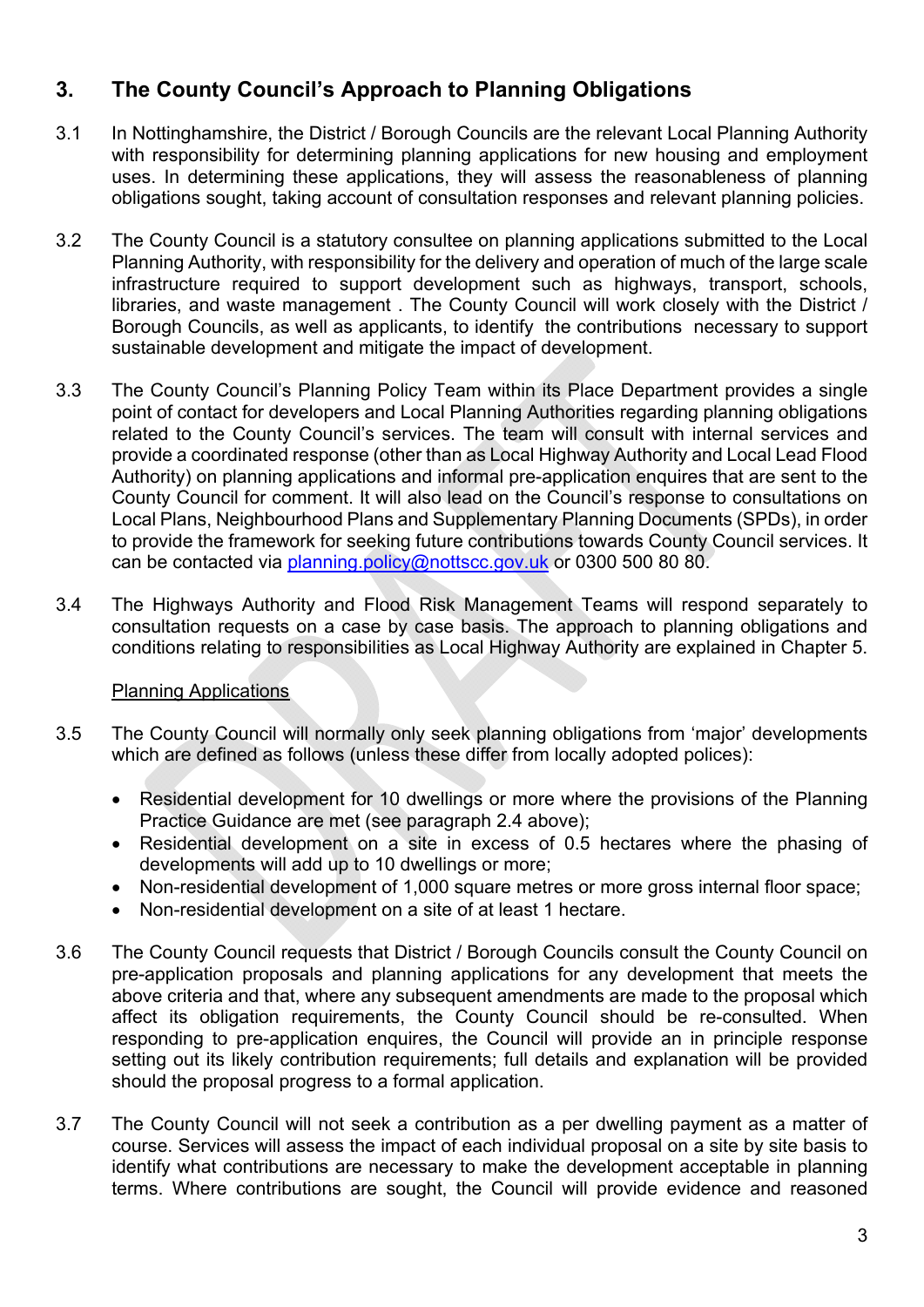justification for the request based on planning policies, in order to demonstrate compliance with the three statutory tests set out in the CIL Regulations and NPPF (see para 2.4 above).

- 3.8 The County Council will not negotiate directly over the level of contribution requested unless asked to do so as part of a tripartite discussion including the relevant Local Planning Authority. On occasions that the County Council is approached directly by a landowner, developer or agent requesting information on developer contribution requirements, the County Council may provide the advice but copy correspondence will be sent to the relevant Local Planning Authority. Where a developer is making a speculative enquiry prior to submission of an application, they will be encouraged to seek advice through the relevant District/Borough Council pre-application enquiry process.
- 3.9 In the event that planning applications are refused by the Local Planning Authority, representations pertaining to infrastructure need may be recorded as objections and thereby set out as reasons for refusal. The County Council will assist Local Planning Authorities in defending such reasons for refusal at any subsequent appeal, and where considered appropriate, will submit a Planning Obligations Position Statement to the Inspector setting out the various contributions sought and how these requests comply with the three statutory tests. Clearly, Section106 agreements may be entered into prior to the appeal to overcome the need for the County Council to raise such objections with the appeal inspector.

#### Development Viability

- 3.10 It is acknowledged that planning obligations may have an impact on the overall financial viability of development. In such circumstances, Nottinghamshire County Council, through its Place Department, would encourage open discussions with the developer and the Local Planning Authority (which will include the County Council for Minerals and Waste planning applications) to achieve the most satisfactory outcome, without an undue burden being placed on either the developer or the County Council .
- 3.11 An assessment of the necessary contributions and the amounts, should be considered in the financial appraisal of a proposed development at the outset and should be reflected in the negotiated land price. The County Council will work with Local Planning Authorities at the local plan making stage to ensure the required infrastructure and services are factored into the viability assessments to ensure that the allocated sites are deliverable. As stated in the NPPF (Para 58), where up-to-date plan policies have set out the contributions expected from development, planning applications that comply with them should be assumed to be viable.
- 3.12 At the point of application, where the County Council has submitted what the District / Borough Council considers to be a CIL compliant request for a contribution but the issue of viability is raised and accepted by the District / Borough Council, the County Council should be consulted. This will allow the County Council to assess its infrastructure priorities and, where requested, provide clarification about what its priorities or proposed distribution would be in the event of a reduced contribution.
- 3.13 The County Council may ask to view copies of viability appraisals which have been submitted to the District / Borough Council, along with any independent review of the appraisals commissioned by the Local Planning Authority. This is to allow the County Council to gain an understanding of the issues faced and, where necessary, brief senior officers and elected members on what the implications of this will be on delivering the infrastructure required to mitigate the impact of development.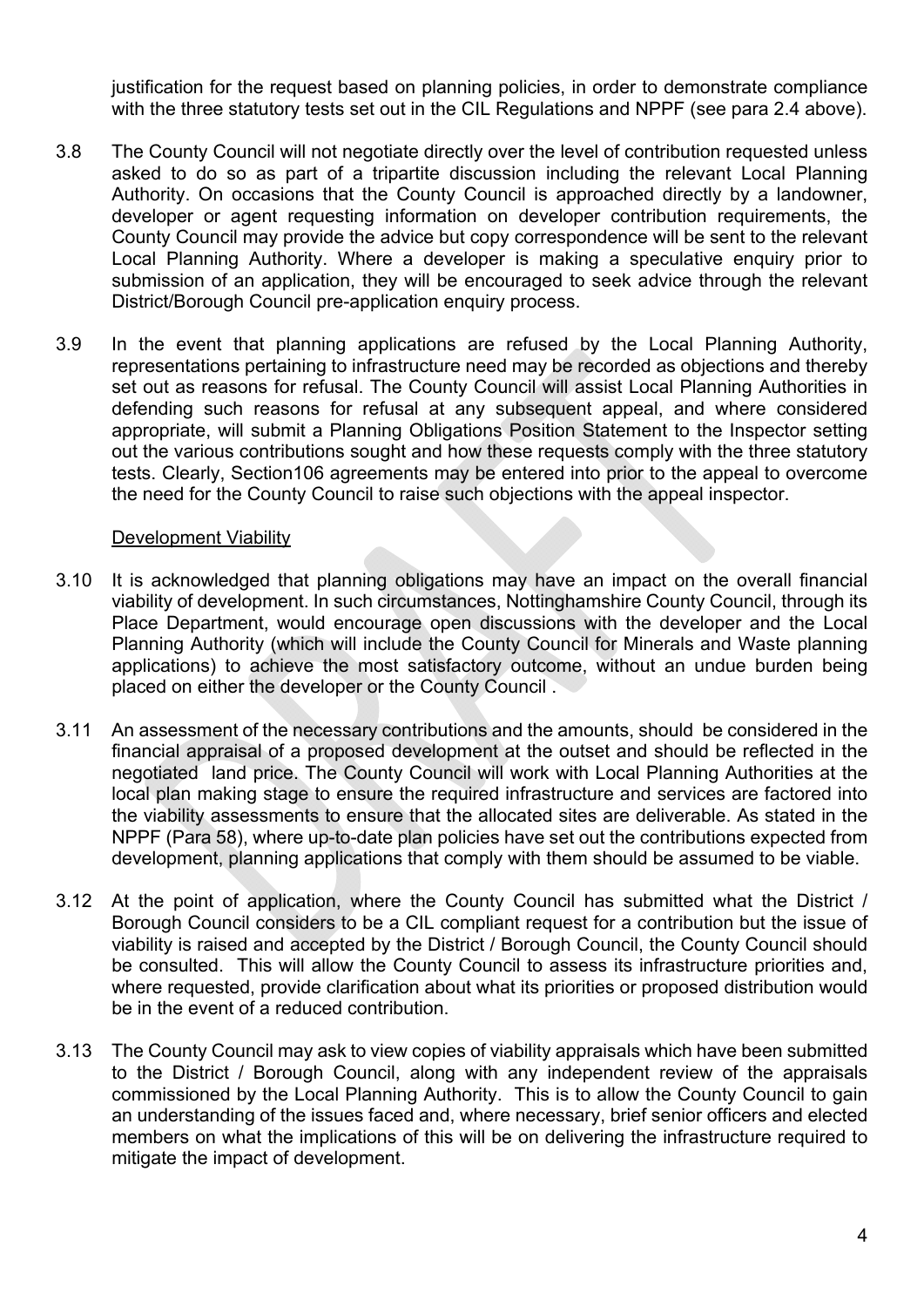- 3.14 Where schemes are showing marginal viability, the County Council will work with developers to help achieve planning obligations by considering the use of flexible trigger points for payment . For example, there may be scope to collect contributions in several instalments or to phase payments later in the development programme.
- 3.15 In circumstances where a Local Planning Authority does not accept the County Council's full request for developer contributions, the County Council may request that a system for reviewing planning obligations is incorporated into an agreement, to enable additional contributions to be paid as the development proceeds, should positive changes in market conditions later allow. The methods for this will differ on a case by case basis and it will be the District / Borough Council who determine whether an overage clause should be included.
- 3.16 In some cases, if the County Council considers a development cannot sustain itself without the contributions requested to mitigate its impact, an objection may be lodged to the application on the grounds that the development is unsustainable.

#### Section 106 Agreements

- 3.17 Where a proposed development requires an obligation relating to County Council infrastructure, the County Council should be a signatory to the section 106 agreement. This ensures that obligations on the developer are directly enforceable by the County Council and that obligations on the County Council are directly enforceable by the signatories of the agreement. This also allows the County Council to agree the terms of the obligations, including the purpose on which monies will be spent and the triggers for payment or transfer of land. It also allows for contributions to be paid directly to the County Council.
- 3.18 Where a legal agreement includes a requirement for monies or a physical contribution to be made to the County Council, the developer will be required to notify the County Council Planning Policy Team in writing of when development commences and when triggers for payment or provision of infrastructure are reached.
- 3.19 In order to ensure that planning obligations provide for the actual costs of the infrastructure for which they are levied, all financial contributions agreed in legal agreements will be indexlinked appropriately to reflect increases in build costs between the date the agreement is signed and the actual delivery date of the service or facility. The indexation which will be used for County Council obligations will be the BCIS All-In Tender Price Index published by the Office for National Statistics contained in the monthly Digest of Statistics (or contained in any official publication) or such other index as may be published in substitution. Where local bus service contributions are secured the County Council will use the CPT Cost Index.
- 3.20 The County Council will recharge the developer its reasonable legal costs incurred in agreeing planning obligations for its services. These costs are payable for work carried out regardless of whether agreements are ultimately completed. Legal fees will be recharged on a time expended basis based on an hourly rate of £90. VAT is not payable on the County Council's legal fees as it is recovery of an in-house charge.

#### Payment of Contributions

3.21 Section 106 contributions for County Council delivered services should be paid directly by the developers to the County Council. The County Council monitors expenditure to ensure that contributions from planning obligations are spent in accordance with the terms of the Section 106 Agreement. As required by legislation. Nottinghamshire County Council will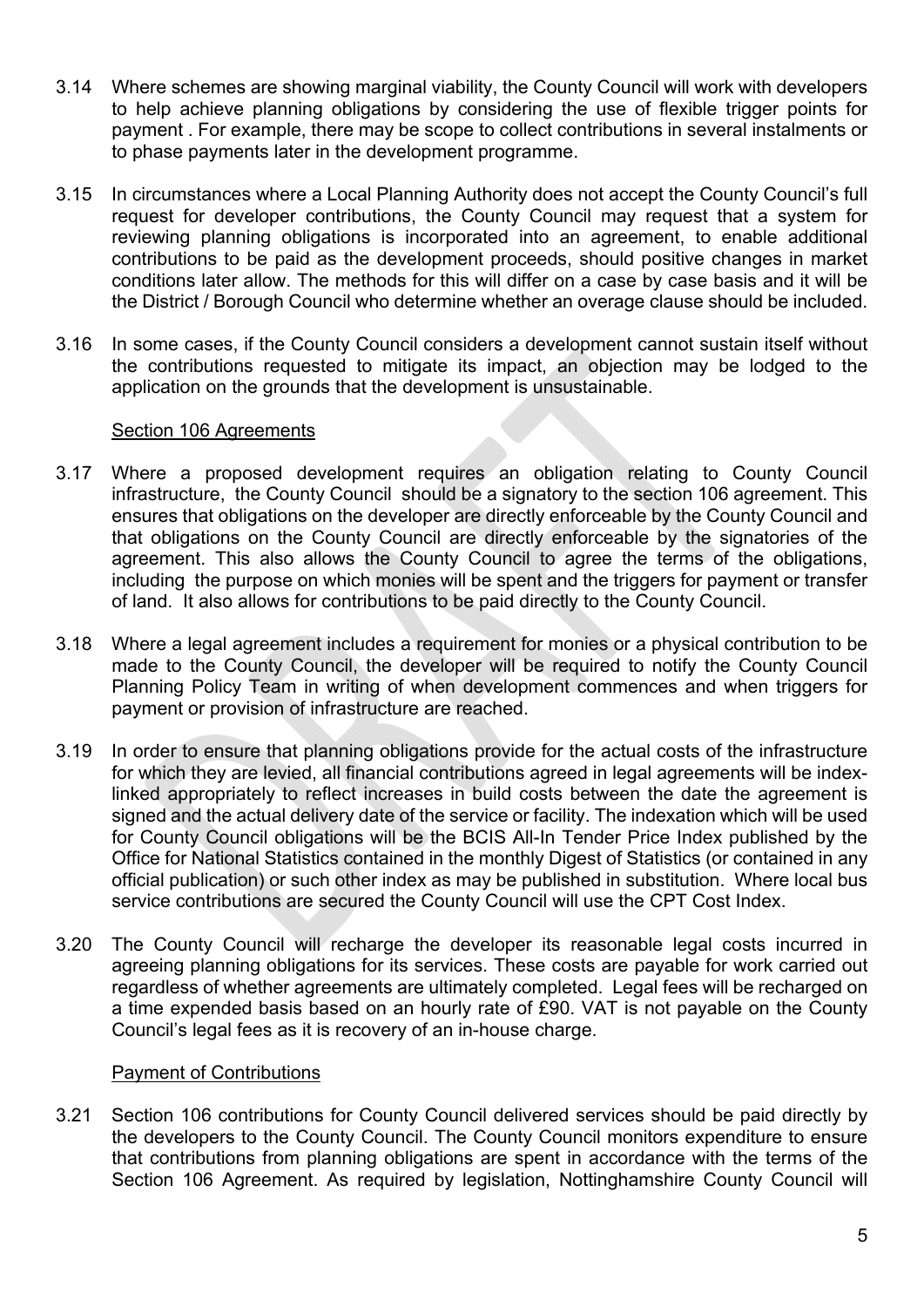publish an *Infrastructure Funding Statement (IFS)*, setting out receipts and expenditure of planning obligations during each year, from the financial year 2019/20 onwards.

- 3.22 Any contributions that are not committed for the stated purpose within the timeframe specified in the S106 Agreement will be returned to the developer pursuant to the terms of the Section 106 Agreement. The timeframe for repayment should be set from the date that the final payment is received (where contributions are collected in instalments); the number of years that the County Council can hold the contribution before triggering the repayment provisions will depend on the service area (see subsequent chapters of this document for further details) but should be a minimum of seven years. This will enable the County Council, where appropriate, to pool contributions from more than one development towards more holistic, strategic infrastructure schemes e.g. junction improvements or school expansion projects.
- 3.23 In certain cases, in particular relating to education, there may be occasions where S106 monies will need to be transferred to other organisations, e.g. a School Academy Trust. Where this occurs the County Council will enter into a Grant Agreement with the third party to reflect the provisions in the Section 106 Agreement and which will set out:
	- The conditions of the grant;
	- The party to whom the monies are to be paid;
	- The amount of monies to be transferred and how this will be paid;
	- The project for which it will be used to deliver; and
	- The clawback period for spending the monies and the process for recovering it in the event that it is not spent in the time period specified.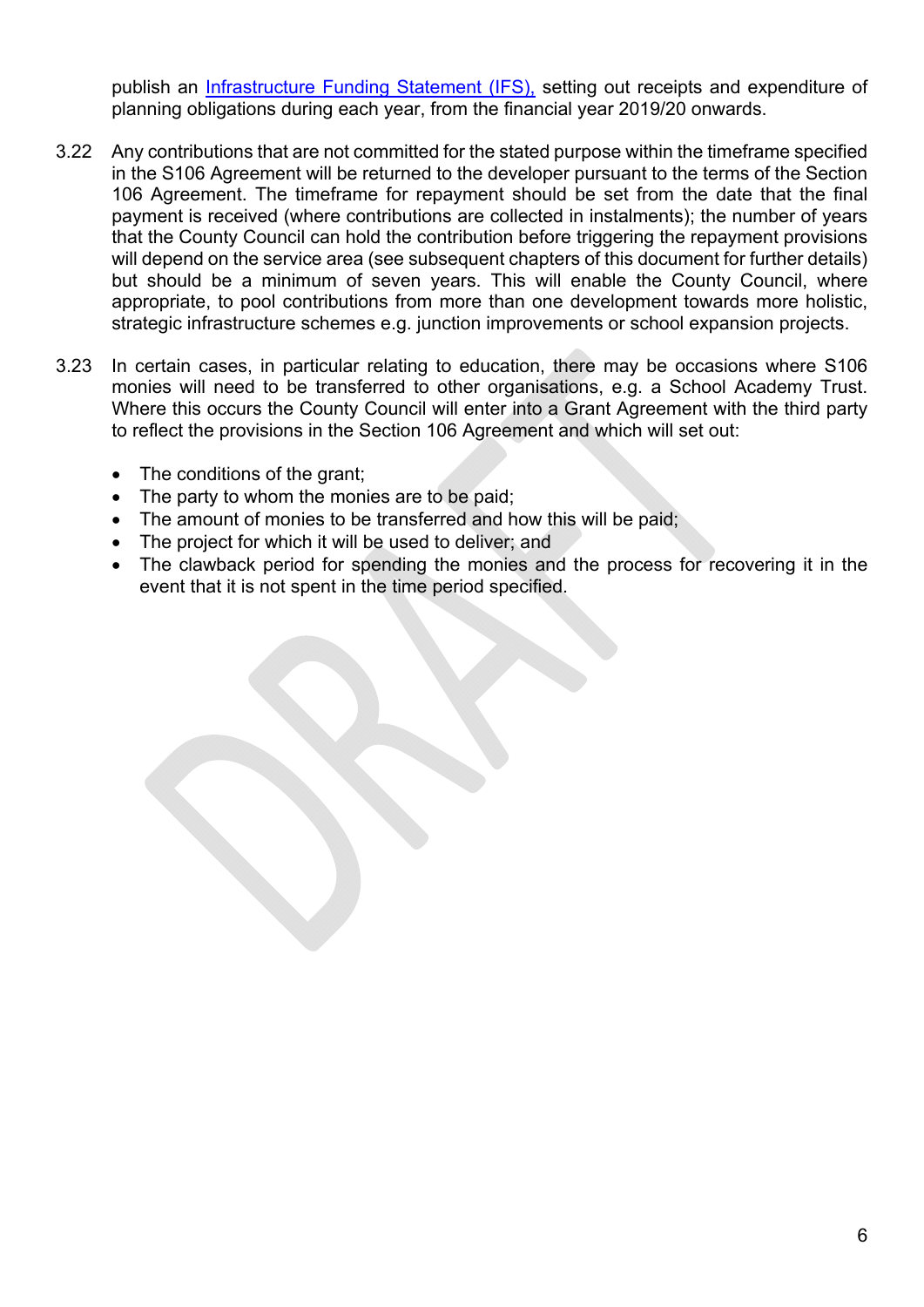## **4. Education**

- 4.1 The Education Act 1996 states that Local Authorities have a duty to secure school places for all children of statutory school age who are resident in the Authority and whose parents want them to be educated in a state-funded school. Whilst subsequent Education Acts have amended various aspects of school organisation, this obligation on NCC has not changed.
- 4.2 Funding for the provision of additional school places is derived from two sources. The County Councill receives a capital grant from the Department for Education (DfE) to meet the demand for places arising from the existing population as a direct result of either rising birth rates or net inward migration. The Council also seeks developer contributions which are required to mitigate the pupil demand from new housing developments on education infrastructure.
- 4.3 This section explains the County Council's approach to seeking and spending developer contributions relating to the delivery of additional primary and secondary school (including sixth form) places associated with new housing. In accordance with the DfE's guidance of November 2019, *Securing Developer Contributions for Education*, this section also explains how developer contributions are sought for expansions required to special educational needs and disabilities(SEND) provision, commensurate with the need arising from new housing.
- 4.4 The County Council has a statutory duty to ensure a sufficiency of pre-school places for children aged three and four and there is also a duty to ensure places for certain two year olds. The Council does not currently have a protocol for seeking contributions towards expanding existing early years facilities and the majority of extra demand will be met through private facilities. However, where a new school is being commissioned as a consequence of new development, it is County Council policy that a suitably-sized pre-school is included within the provision; further information on this is referred to under provision of new schools.

## **Mainstream School Provision**

- 4.5 The County Council's consideration of whether a developer contribution towards education provision is required will be informed by the projected demand for places compared with the known capacity figures of schools in the relevant pupil planning area. Where a new development is proposed in a planning area with sufficient projected capacity, no financial contribution will be required. Where a development is proposed in a planning area with insufficient projected capacity, or would result in insufficient projected capacity, a contribution will be required. The Council's methodology for forecasting demand is detailed at para 4.12.
- 4.6 A financial contribution is required for every pupil place needed in excess of the projected capacity within the pupil planning area. Requests for contributions will only be made for residential developments of 10 dwellings and above and are calculated on the basis of a mix of housing types. However, the County Council will not seek contributions where the development proposed is solely for apartment developments which are unsuitable for families (i.e. one bedroom), or specialist units, such as those that will be restricted to occupation by people aged 55 and over. Where a development is solely for apartments, the contribution will be discounted for the one bed unit element, or any unit which has a condition restricting occupation to those with no dependent children under the age of 18 residing with them.
- 4.7 When assessing the impact of new development on school places, the County Council will take into consideration the cumulative impact of development, including any outstanding applications that remain to be determined at the point the application is received. Where one application does not justify obligations owing to projected spare capacity in the planning area,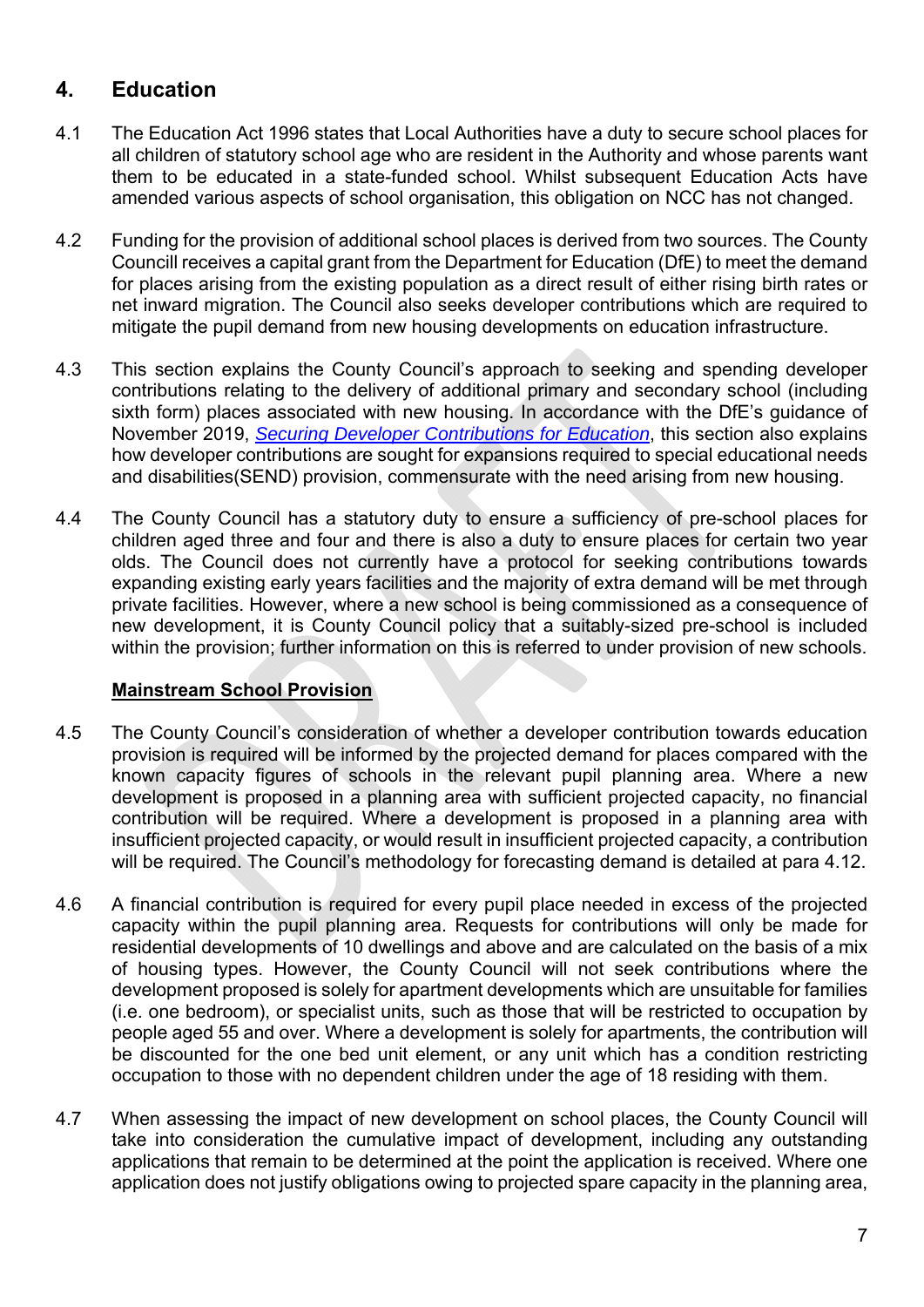but a further application would result in capacity being exceeded, the County Council will seek to ensure that obligations are requested and shared between all eligible applications.

### *How are contributions calculated?*

- 4.8 The projected demand for places generated by a proposed development is calculated using the formula that for every 100 dwellings, there will be 21 pupils of primary school age and 16 pupils of secondary school age generated (this is based on information provided by the Office of National Statistics). Where the relevant planning area includes schools with sixth form provision, the secondary school yield will be increased to 19 pupils for every 100 dwellings in order to take account of the additional demand on post-sixteen places. This is calculated on the basis that, whilst there are two year groups in sixth form, the total number of places that would be required is the equivalent to one additional year group, as post-sixteen staying-on rates in Nottinghamshire average at approximately 50% based on data over recent years.
- 4.9 The formula above is translated into a funding requirement using the assumed national average cost of delivering mainstream school places which are published annually in the DfE School Place Scorecards (adjusted to reflect regional costs using BCIS location factors). In accordance with DfE guidance, it is assumed that the cost of delivering places within sixth forms will cost the same as a secondary school place. Table 1 sets out the current capital cost of delivering school places and will be updated annually as new costs are published.

| <b>Education</b><br><b>Phase</b> | <b>Places</b><br>generated per<br>100 dwellings | Cost per place (adjusted by the BCIS factor*) |                        |                                   |
|----------------------------------|-------------------------------------------------|-----------------------------------------------|------------------------|-----------------------------------|
|                                  |                                                 | Temporary<br>Expansion                        | Permanent<br>Expansion | <b>New School</b><br><b>Build</b> |
| Primary                          | 21                                              | £8,360                                        | £17,613                | £20,918                           |
| Secondary                        | 16                                              | £9,433                                        | £24,251                | £25,428                           |
| Post 16                          | 3                                               | £9,433                                        | £24,251                | £25,428                           |

**Table 1: Level of Contributions Required 2020/21** 

\* *The BCIS Location Factor for 3rd Quarter 2020 for Nottinghamshire is 102 with the UK average based on 100*

- 4.10 In the majority of cases, contribution requirements will be calculated using the cost per place for permanent expansions. However, where a new school is required, either as a single solution to multiple developments, or where one development is of sufficient size to sustain its own school, contributions will instead be sought based on the cost per place of a new school build, including the cost of land, where appropriate. Further information on the County Council's approach to the delivery of new schools is described at paragraph 4.21.
- 4.11 The Council may also request contributions using the cost of a temporary expansion where it is necessary to provide interim provision to accommodate early arrivals from an initial phase of a housing scheme, prior to the delivery of a long term solution (usually a new school). In these cases, contributions towards a temporary expansion could be additional to the expansion/new school requirement but would only apply to the pupil yield arising from the initial phase(s) of development that would come forward before the new provision is available.

#### *How is the need for school places forecasted?*

4.12 The methodology employed by the County Council for forecasting pupil numbers is validated annually by Central Government through its SCAP process. Information about the methodology is set out below and more detailed information can be found here.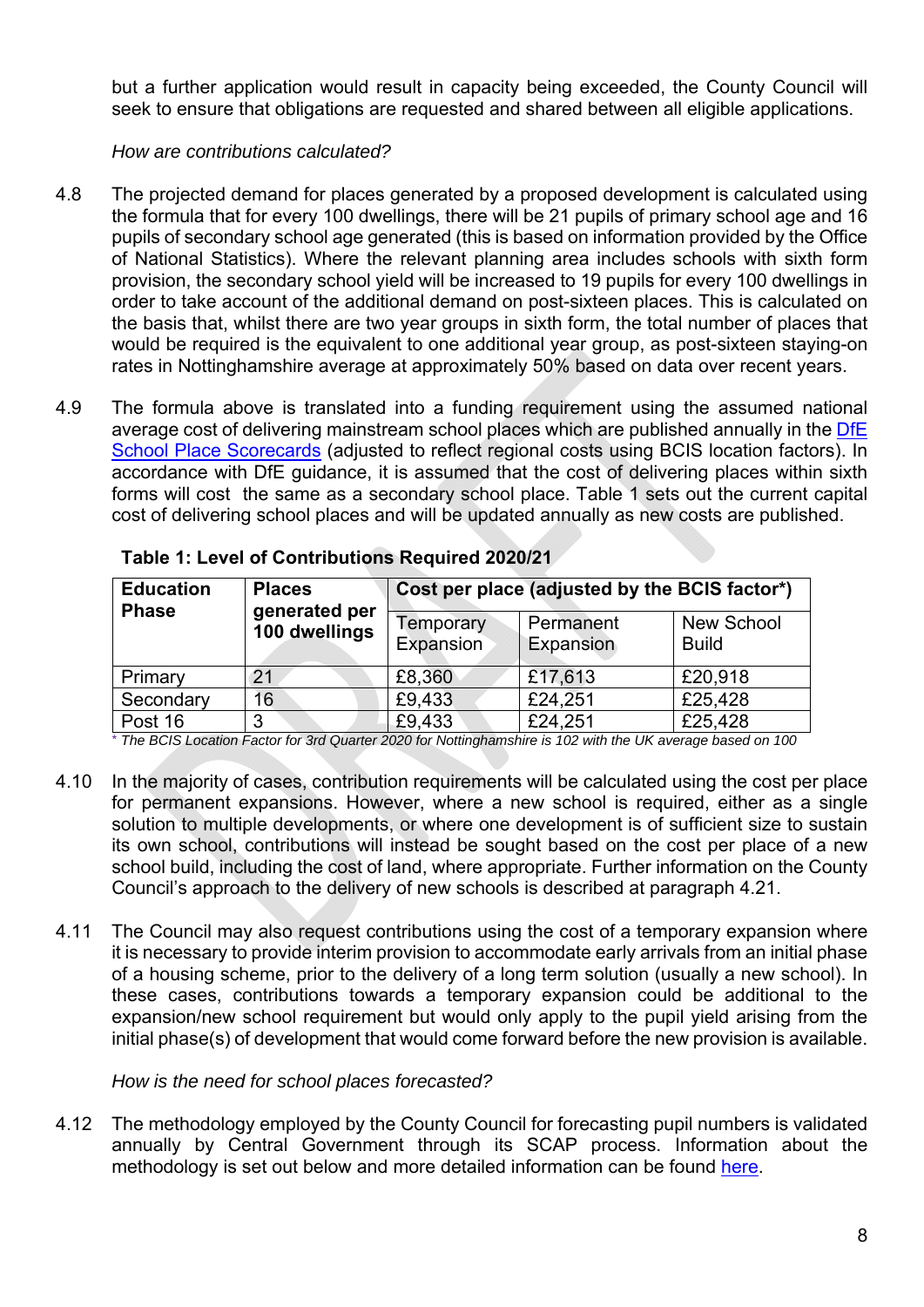4.13 The County Council groups schools across the County into 'pupil planning areas'.

Forecasts for Nottinghamshire **primary** planning areas reflect data relating to:

- the local population. This data is taken from the Office for National Statistics, and includes information relating to the migration of pre-school children between different planning areas<sup>1</sup>
- the children and young people attending our primary schools. This data is taken from the DfE's statutory schools census
- pupils moving between schools during academic years (i.e. an in-year 'cohort flux')
- new housing that has been identified by the relevant planning authority as having a high probability of delivery within the next 5 years
- school reception year places allocated, via the current admissions process, for the start of the next academic year

Forecasts for Nottinghamshire **secondary** planning areas reflect data relating to:

- the local pupil population already attending linked schools.
- the children and young people attending our secondary schools. This data is taken from the DfE's statutory schools census
- pupils moving between schools during academic years (i.e. an in-year 'cohort flux')
- new housing that has been identified by the relevant planning authority as having a high probability of delivery within the next 10 years
- year 7 school places allocated, via the current admissions process, for the start of the next academic year
- 4.14 In order to forecast school capacity, the projected demand for places (as described above) is compared with the known capacity figures of schools in the given pupil planning area. When determining a school's capacity, the County Council adheres to the DfE's SCAP guidance. In brief, the capacity of an LA-maintained school is based on an annual assessment that reflects current school buildings and room usage. The capacity of academies and free schools reflects a range of factors, including their funding agreements, Published Admissions Numbers (PANs) and numbers of pupils on roll, although in a small number of cases local knowledge may inform the use of a detailed net capacity assessment.
- 4.15 In a small number of cases, part of a school's capacity is provided by temporary buildings. When considering planning applications and mitigation, NCC will discount this temporary element from the school's overall known capacity, as there is no certainty that these buildings will still be available when a housing development comes forward. Known capacity will therefore differ from that published in the DfE's annual School Capacity (SCAP) survey.
- 4.16 It should be noted that the DfE anticipates that Local Authorities will maintain a margin of 1.2% to allow for in-year movement between schools. This does *not* include new families moving into an area as a result of them occupying newly built houses. Therefore, seemingly 'spare' capacity at a school does not necessarily equate to there being sufficient capacity.
- 4.17 It should be noted that pupil planning areas are not static; as required by the DfE, the County Council regularly reviews Nottinghamshire's planning areas, to ensure that they continue to enable accurate assessment of current and future pupil demand for school place provision. The DfE will periodically invite Local Authorities to submit requests to change planning areas.

<sup>1</sup> Please note that forecasts for individual junior schools are instead based on the local pupil population already attending linked schools, thereby mirroring the methodology used for secondary forecasts.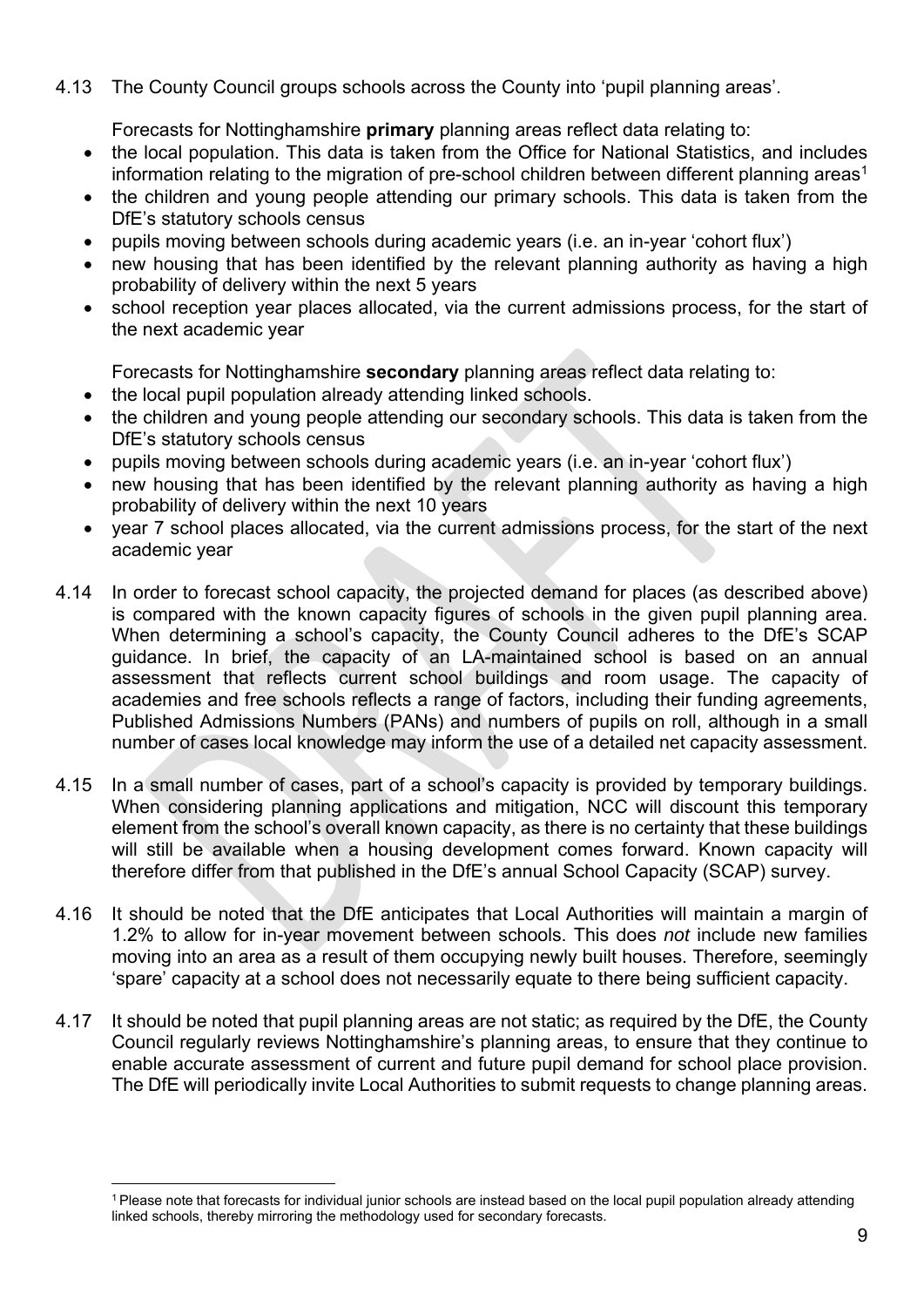#### *How are contributions used to increase capacity?*

- 4.18 Where a financial contribution is required towards the provision of school places, the County Council's response will specify that the contribution is to be used towards expanding facilities within the pupil planning area, rather than any named school. Primary and secondary school projects (including sixth form) will increase capacity at an appropriate school within the planning area in which the shortfall was identified. The nature of the project may include:
	- new schools:
	- additional teaching / learning spaces:
	- temporary provision required to accommodate early arrivals from a scheme
	- new/extended communal spaces e.g. assembly hall, sports hall, dining / catering areas
	- internal remodelling to provide additional class places
	- new/enhanced specialist teaching / learning spaces
	- Other building provision at existing schools including outdoor learning environments and ancillary resources, where this releases additional capacity.
- 4.19 A small number of Nottinghamshire planning areas contain a single school, which is usually relatively geographically isolated. In these instances, the Council will request that there is sufficient flexibility within the legal agreement to enable the Council to spend the contribution on another school within a 5-mile radius of the development site, should subsequent feasibility studies demonstrate it to be impossible to increase the capacity at that school.
- 4.20 Where monies will be used to deliver additional places at an academy, a Grant Funding Agreement (GFA) will be prepared by the County Council and signed by the Academy Trust. This will set out the level of contribution to be transferred, how this will be paid, what the monies will be used for and the conditions for spend including circumstances which will see monies repaid to the County Council. Further information on this is set out in paragraph 3.26.

## **Provision of New Schools**

- 4.21 There may be a requirement, in some cases, for the provision of a new school. This is likely to be the case if the proposed development is located in an area where all schools have already been expanded to reach their site capacity, or where the development is large enough to sustain its own school. New schools may also be required where a single solution to increased school capacity is necessary to accommodate the demand resulting from several proposed housing sites. The need for a single solution is usually identified at Local Plan stage; in such cases, the County Council will work together with the relevant District / Borough Council to agree an approach to securing land and ensuring that all developments fund provision on an equitable basis, factoring in where one developer provides the land.
- 4.22 Where a new school is required to mitigate the impact of development(s), the County Council will require fully serviced land (remediated to a residential standard in accordance with the specification at para 4.25) from the developer(s), plus financial contributions (based on the per pupil costs in Table 1), towards the delivery a new school. It is County Council policy that no new schools smaller than a 210-place primary will be planned. In cases where developments will not fund a 210-place primary or the future demand for places is unlikely to materialise in the area, creative solutions will be required.
- 4.23 Where the development is large enough to sustain its own school, the County Council will provide the developer with the option of building the new school, subject to it meeting any relevant building standards from the DfE and the Building Bulletin103.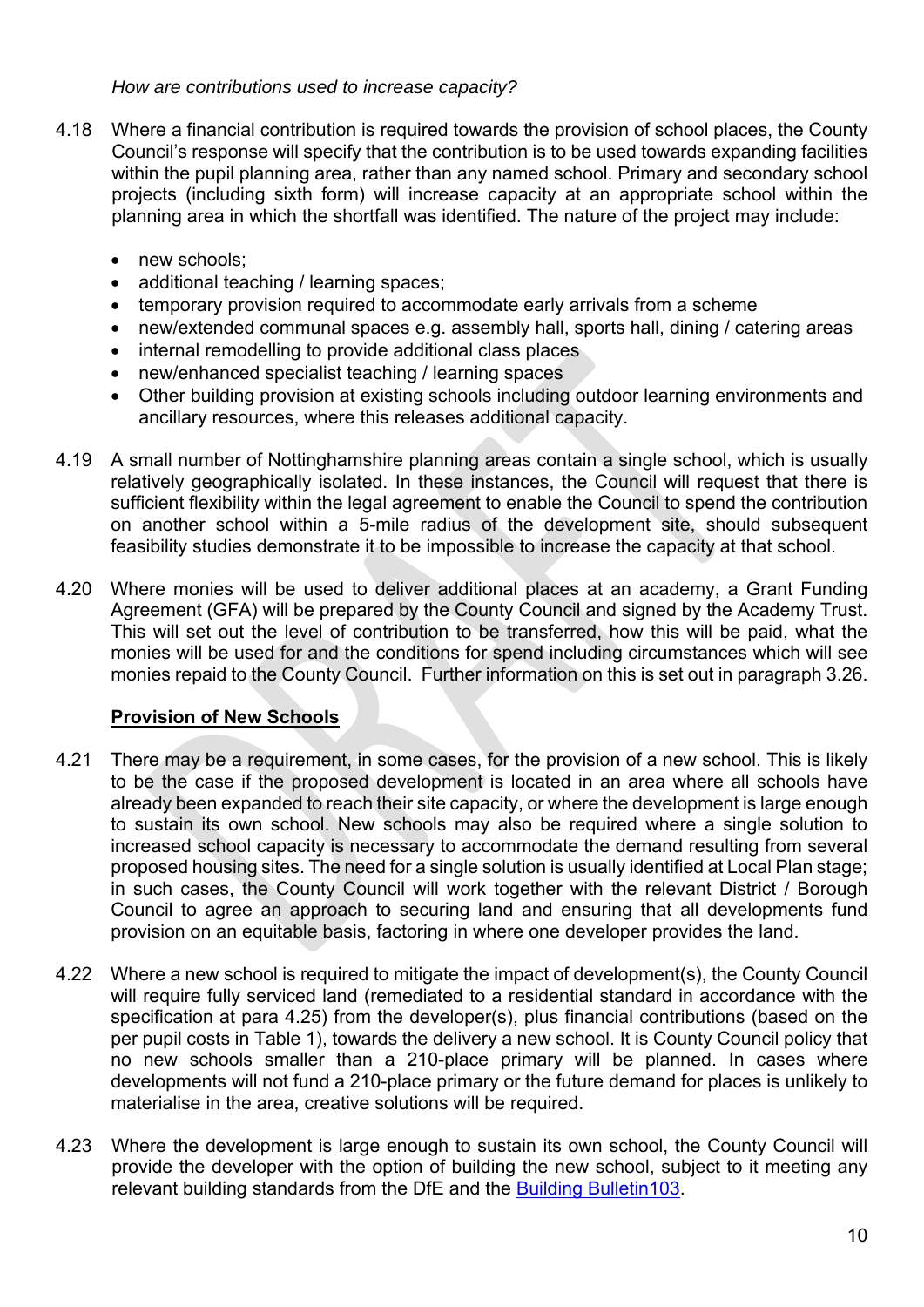| <b>TANIG 4. OUTIOUT EATIV TWAAH UNITURITY</b> |               |                |                |
|-----------------------------------------------|---------------|----------------|----------------|
| <b>School Size</b>                            |               | Min. site size | Max. site size |
| Forms of Entry (FE)                           | <b>Places</b> | (hectares)     | (hectares)     |
| 1.0                                           | 210           | 0.90           | 1.12           |
| 1.5                                           | 315           | 1.25           | 1.56           |
| 2.0                                           | 420           | 1.60           | 2.00           |
| 2.5                                           | 525           | 1.95           | 2.44           |
| 3.0                                           | 630           | 2.30           | 2.87           |

**Table 2: School Land Requirements** 

- 4.24 It is County Council policy that wherever a new primary school is being commissioned, a suitably-sized pre-school is a pre-requisite element of the provision. Normally, a 26 place preschool will be required for a 1.0 or 1.5 FE setting, or a 39 place pre-school for a 2.0 FE setting. Larger pre-schools will be considered for new schools bigger than 2.0 FE. In order to calculate the cost of providing pre-school provision within a new school site, the Council will use the same per pupil cost as it uses for new primary schools, as recommended by the DfE.
- 4.25 The following sets out the serviced site requirements where land is being provided for a new school as would be specified in the Section 106 Agreement:
	- *(a) a level site remediated to a residential standard and the full site investigation report, together*  with the remediation strategy agreed by the Council in consultation with the County Council *and any signed off validation report that is required to confirm the remediation strategy has been successfully implemented to the Council's and County Council's satisfaction;*
	- *(b) with the benefit of any collateral warranties for groundworks assigned to the County Council;*
	- *(c) without the presence of ordnance or protected species with all necessary access and rights of access (including free and uninterrupted construction access and to enable the secure passage of people on opening);*
	- *(d) with any necessary stopping up and diversion orders in respect of public rights of way;*
	- *(e) where the Primary School Site forms part of a larger existing or proposed school site then the boundaries must be contiguous without any ransom strip or other title defect or issue;*
	- *(f) provision of gas, electricity, water, foul sewerage, telecommunications and broadband internet and any other Services (all Services to be of sufficient size and capacity for the use of the Primary School Land for the purposes of the Primary School and to be delivered to a*  point of connection to be agreed with the County Council being at least to the boundary of *the Primary School Land) or infrastructure appropriate (to adoptable standard where applicable) to the extent and capacity necessary so that the land and Services are adequate for use as a Primary School; [(including a sprinkler installation)] )*
	- *(g) finished site levels as agreed with the County Council as suitable to enable the use of the Primary School Site for its intended purpose; and*
	- (h) *with surface water drainage to accommodate the 1 in 30 year design flow with attenuation up to 1 in 100 year plus climate change provided within the overall development site and where the utility is to be adopted with an executed agreement (if required) with the relevant body transferred with confirmation that the infrastructure will be adopted without further payment to the relevant body.*
- 4.26 The delivery of a new school will be achieved through the free school presumption process, which aims to appoint a multi-academy trust to run the school. This approach requires the approval of the Regional Schools Commissioner acting on behalf of the Secretary of State. Further information about this process is available here. When building a new school, the Council will consider the wider community use of both the school buildings and playing fields.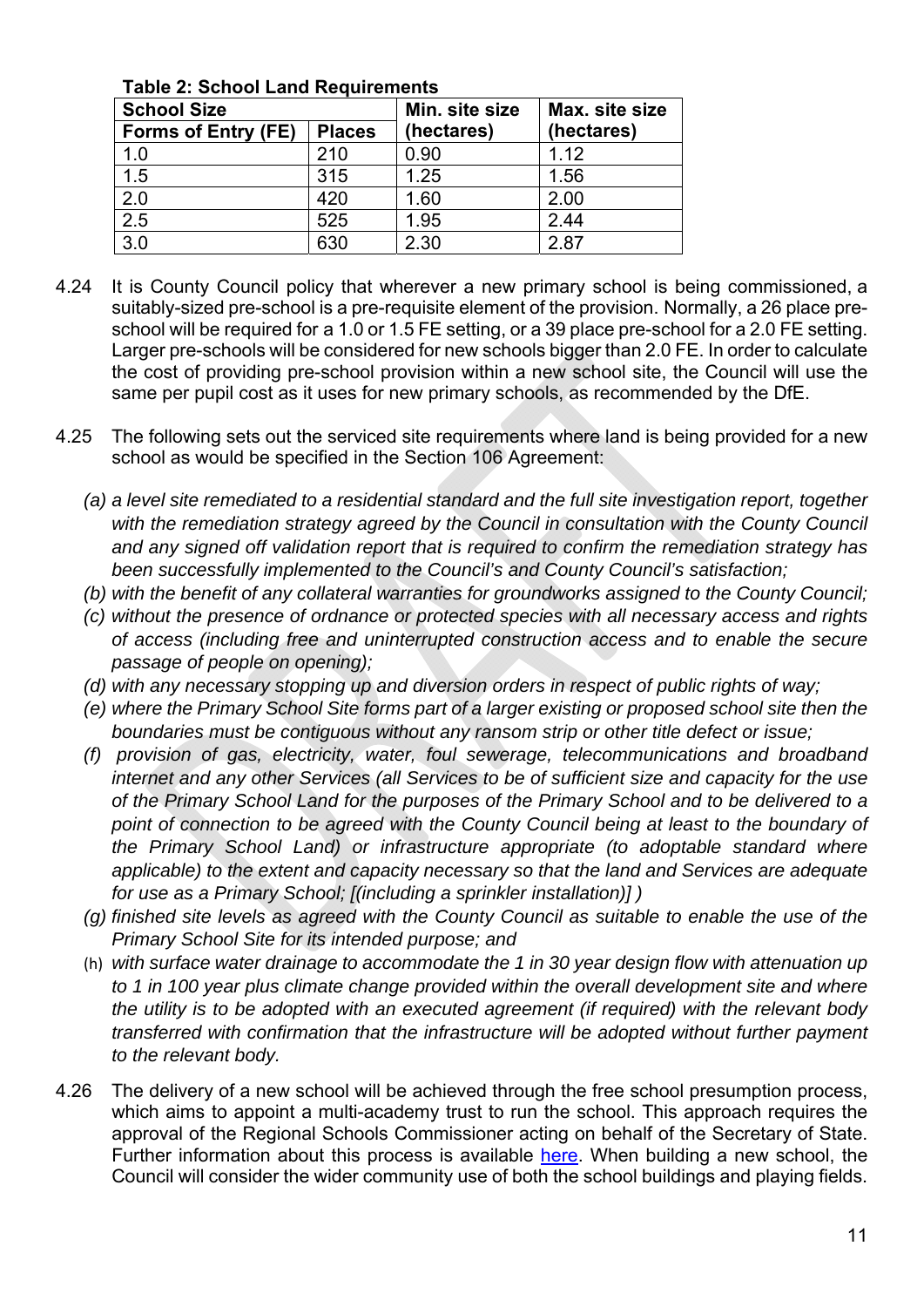## **Special Education Needs and Disabilities (SEND) School Provision**

- 4.27 The DfE advise Local Authorities to seek developer contributions for expansions required to provision for pupils with special educational needs and disabilities (SEND), commensurate with the need arising from the development. As of April 2021, the proportion of the Nottinghamshire pupil population that either attend special schools (incl. LA maintained, non-LA maintained, another LA and independent), or receive Education Other Than at School (EOTAS), was 1.3%. This is applied to the pupil yield product referred to in Table 1 to give an all-age SEND yield of **0.52 pupils per 100 dwellings** i.e. of the 40 pupils expected to be generated for every 100 dwellings (across primary and secondary), 0.52 pupils would require a place in a non-mainstream setting.
- 4.28 Based on the pupil yield factor identified above, the minimum development size necessary to trigger a contribution towards a SEND place is 100 dwellings and above. The DfE advise that the cost of a SEND place should be set at four times the cost of a mainstream place due to the additional space associated with provision of specialist facilities and equipment. The level of contribution per place is therefore calculated by averaging the cost per place of expanding mainstream provision across primary and secondary (see Table 1) and multiplying this by four i.e. £20,932 x 4 = **£83,728 per place**.
- 4.29 The assessment of need for a contribution towards SEND provision is not subject to an analysis of capacity within a given planning area within which the development is located. Instead, it is based on projected demand for special school places across Nottinghamshire as a whole. This is because the pattern of provision across the County often involves pupils travelling a significant distance in order to access the most appropriate setting to suit their needs. Special Schools in Nottinghamshire are generally operating at or above capacity, with some pupils travelling further afield into neighbouring authorities. Contributions will therefore be requested towards additional special school provision, where appropriate justification can be provided to demonstrate a projected insufficiency of places within the County.
- 4.30 Where a financial contribution is required towards the provision of SEND places, the County Council's response will specify that the contribution is to be used towards expanding SEND facilities within Nottinghamshire, rather than any named school. The contribution may be used towards a new special school or expansion to an existing special school; it may also be used to fund the provision of new/expanded SEND unit attached to a mainstream school.

## **Payment of Education Contributions**

- 4.31 Any contributions to be paid to the County Council will be index-linked from the date of the relevant legal agreement relating to the granting of planning permission to the BCIS All-In Tender Price Index.
- 4.32 Whilst obligations need to relate to the impact of development proposed across time, it is important that funding is available at an early point within the development programme to ensure that the necessary investment can be made in order to deliver school places when actually needed. It typically can take 2-3 years to deliver a project to expand school places in any one locality. As such, NCC will work to the following triggers when negotiating obligations:

| <b>Development Size</b>     | <b>Trigger Schedule</b>                                   |  |
|-----------------------------|-----------------------------------------------------------|--|
| Developments of 100 or less | 50% prior to the Occupation of the first dwelling and the |  |
| dwellings (Small Project)   | remaining 50% prior to Occupation of 50% of the           |  |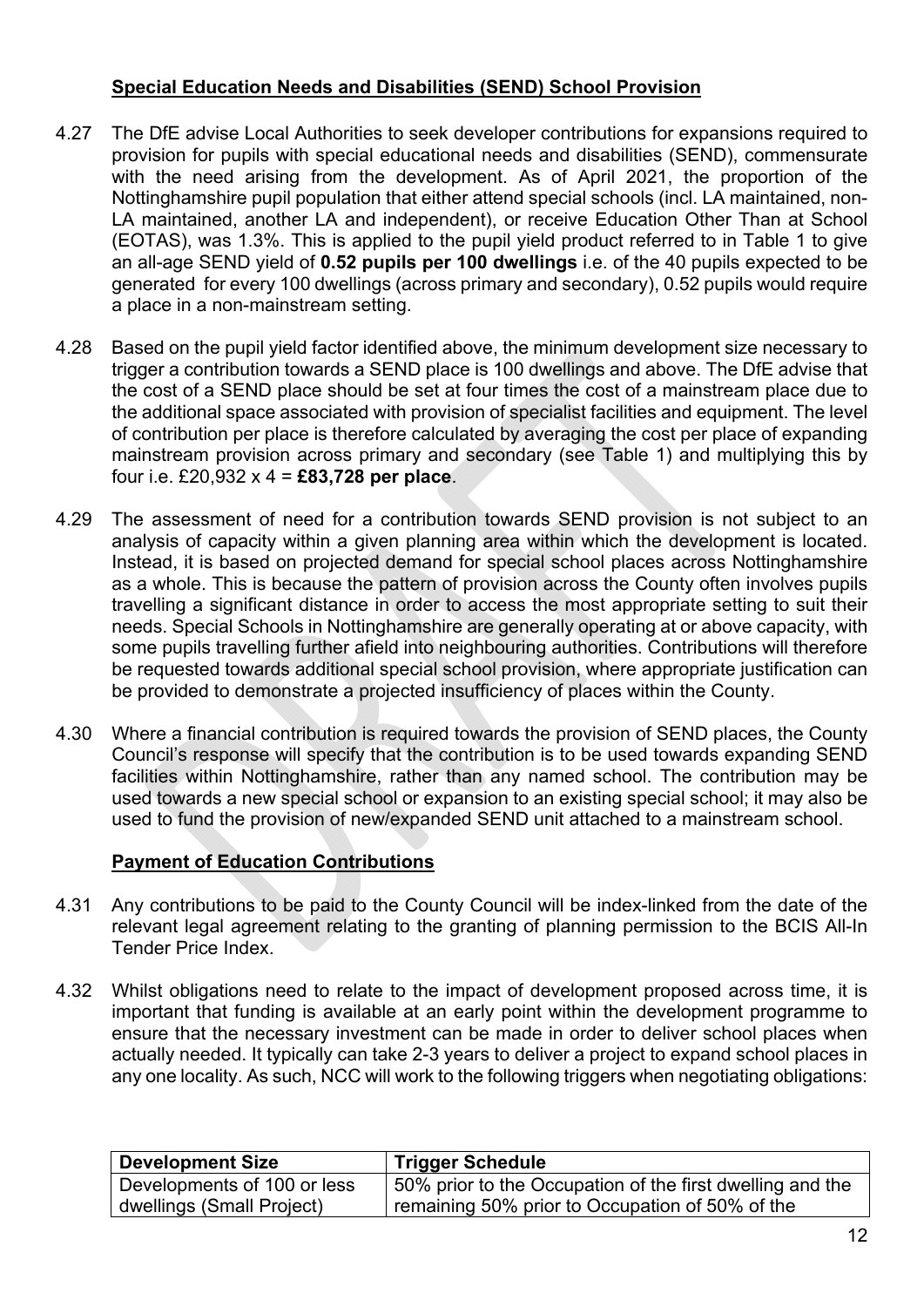|                                                                                      | dwellings or within 2 years of occupation of first dwelling,<br>whichever is the sooner.                                                                                                                                                     |
|--------------------------------------------------------------------------------------|----------------------------------------------------------------------------------------------------------------------------------------------------------------------------------------------------------------------------------------------|
| Developments of over 100 or<br>up to and including 300<br>dwellings (Medium Project) | 50% on commencement of development, 25% prior to<br>occupation of the first dwelling, and the remaining 25%<br>prior to occupation of 50% of the dwellings or within 2<br>years of occupation of first dwelling, whichever is the<br>sooner. |
| Developments of 300 dwellings<br>and over (Large Project)                            | Triggers will reflect the complexity of the agreed solution<br>which could include a new school. However, it can be<br>assumed as with medium projects that 50% will be<br>required on commencement of the development.                      |

4.33 The Council will request that any planning obligation is held for a minimum of 10 years from the date of final payment to allow enough time for the contribution to be spent and, where appropriate, pooled with other contributions towards larger school projects that are designed to meet the needs of several developments within an area. This approach is recommended by the DfE's November 2019 Guidance, Securing Developer Contributions for Education*.*

**5. Transport**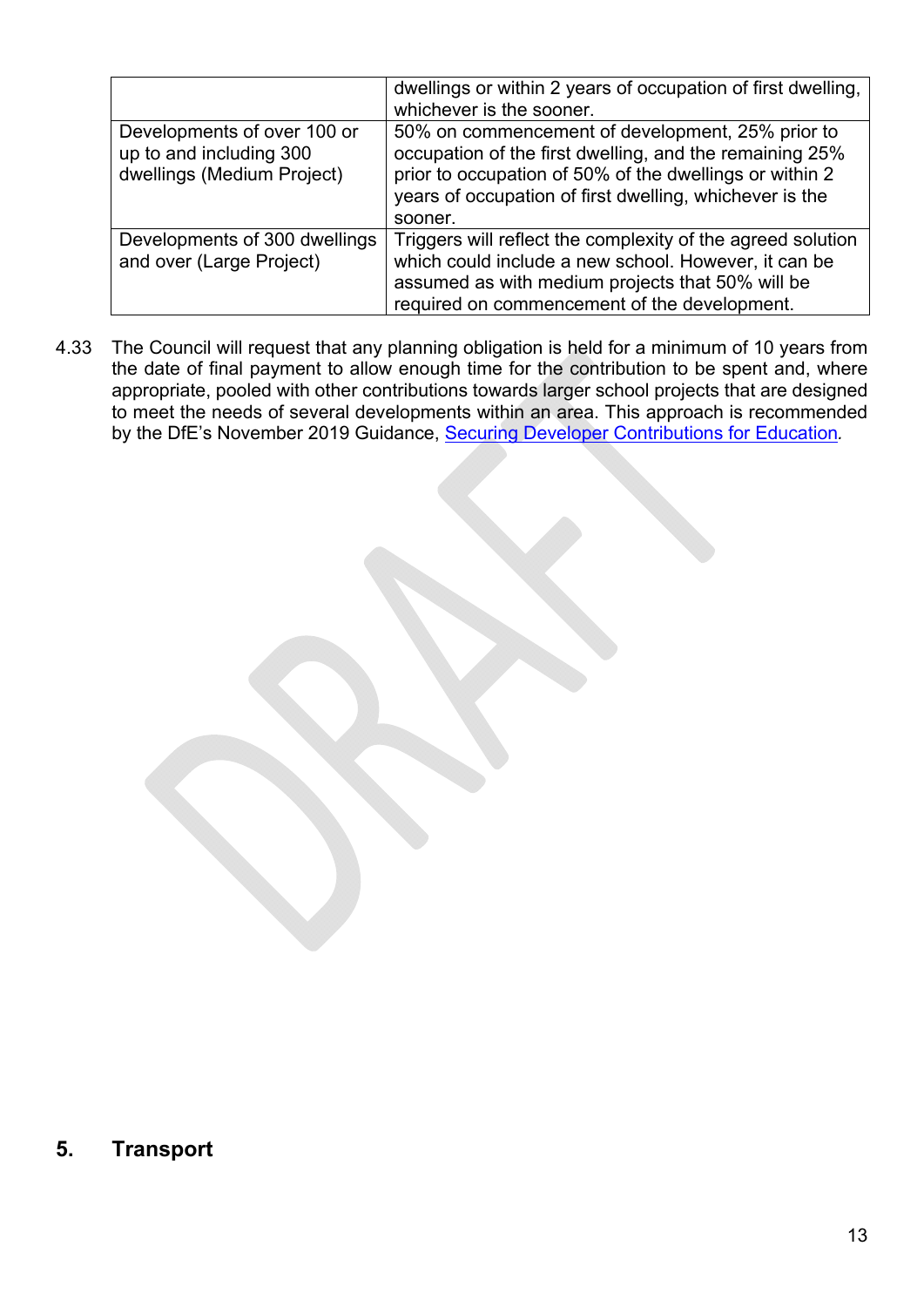- 5.1 In order to minimise impacts of new development on highway safety, help mitigate the increase in demand on the transport network, and to deliver opportunities for sustainable travel that benefits health and wellbeing, the County Council may request that developers provide improvements to local transport facilities. A hierarchical approach to these improvements will be taken to ensure that new development provides (in order of preference):
	- 1) Area wide travel demand management i.e. measures to reduce travel by private car.
	- 2) Improvements to public transport services and walking and cycling facilities.
	- 3) Optimisation of the existing highway network to prioritise public transport and active travel.
	- 4) Major highway capacity enhancements to deal with residual car demand.
- 5.2 As required by government guidance, the County Council will only expect the Local Planning Authority to require a developer to contribute towards the improvement of the transport network where the requirement for it is a direct consequence of the development proceeding and where the proposed mitigation is proportionate to the impact of that development.

#### **Highways**

- 5.3 As the Local Highway Authority (LHA), the County Council will view the highway elements of any relevant planning application with a view as to their sustainability, connectivity and acceptability in mitigating any adverse effects on the local highway network. Where the proposals made by an applicant do not allow the adverse effects on the highway network to be mitigated, or where the LHA consider the development has failed to take up opportunities to promote sustainable transport measures such as walking, cycling and air quality, the County Council will seek opportunities for transport improvements funded by the developer through a planning condition or obligation.
- 5.4 The majority of highways improvements and modifications will be secured by planning condition, which require the developer to commission or carry out specified highway works. In such cases, a Section 278 agreement of the Highways Act 1980 enables the developer to enter into an agreement with the Local Highway Authority to pay for, or undertake, the work.
- 5.5 Improvement works undertaken through s278 are usually carried out in advance of development or prior to part of the development being taken into use and may include any of the following upgrades: minor highway realignments, provision of footways, roundabouts, traffic signals, right-turning lanes, passing bays, bus stops and cycle lanes, together with signage, lighting, drainage, and other works. Where the highway network is widened or there is additional highway infrastructure delivered via a Section 278 agreement a commuted sum will be included as part of the agreement towards the cost of future maintenance of the works.
- 5.6 Financial contributions towards highway capacity enhancements will only usually be sought in relation to larger scale strategic transportation schemes, which are necessary to mitigate the cumulative impact of several developments and where it is not appropriate for any one development to deliver the infrastructure in its entirety. These will usually have been identified through the Local Plan process and included in the associated Infrastructure Delivery Plan. In such circumstances, the County Council will seek a proportionate contribution through a S106 Agreement and be responsible for the delivery of the identified infrastructure itself.
- 5.7 Developers may also be expected to make financial contributions through s106 agreements towards the delivery of extended or upgraded pedestrian/cycling infrastructure, which is in the vicinity of the development but outside of the developer control, in order to connect development sites to key local destinations and/or the existing pedestrian/cycling network.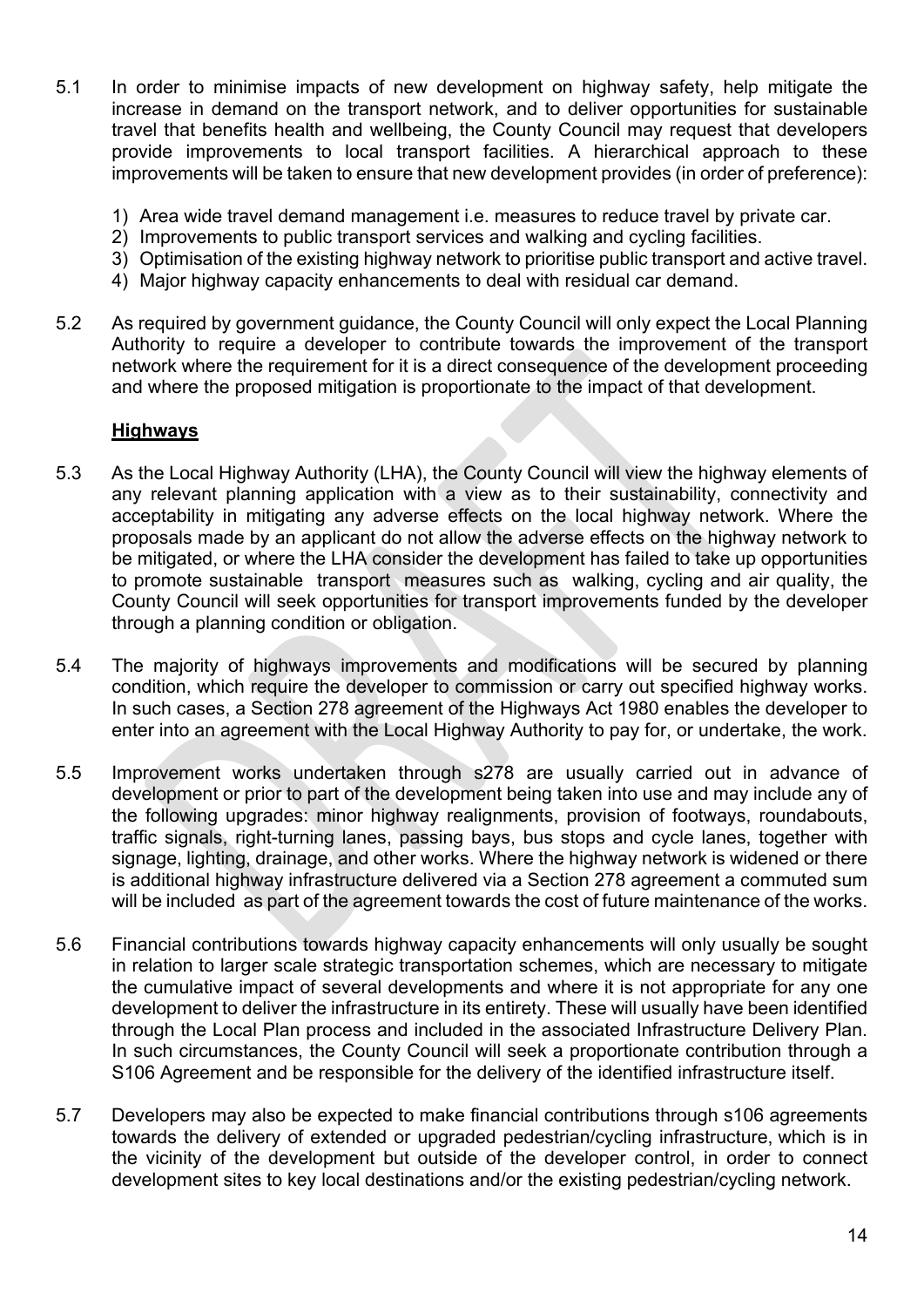## **Public Rights of Way (PROW)**

- 5.8 Public Rights of Way (PROW) are public highways and are afforded the same level of protection and control by the County Council as the LHA, as the major highway network. They form part of the sustainable transport network that has links to healthy living, reducing carbon footprints, green infrastructure, and safe non-motorised routes to local facilities. The NPPF (Para 100) states that planning policies and decisions should protect and enhance PROW including taking opportunities to provide better facilities for non-motorised users. It is therefore important to ensure that new development is appropriately linked to the PROW network and that the PROW network is of an appropriate design to encourage effective and safe use by the additional population arising from the development.
- 5.9 The increased use of the PROW network as a result of new development will have a determinantal effect on the quality of the routes and the way that the public will use them. The change in use from a rural path to one of an urban nature will dramatically change the type of use from rural walking for pleasure on potentially uneven ground, to walking to work, school, shops and other local services and facilities, with additional accessibility for cycles, pushchairs, wheelchairs, mobility scooters etc.
- 5.10 The County Council encourages the LPA to consider the wider implications of development to ensure that the best use is made of the PROW network in connection with the other highway routes. The County Council may request that planning obligations and/or conditions are included to ensure that the infrastructure meets with the future use of those routes (appropriate surfacing, location, amenity, safe routes etc) if affected by the development.
- 5.11 Within a development boundary, the upgrades required for the anticipated increased use of the network can be delivered through planning conditions. Routes outside the development will require planning obligations and will need to link to the changes made within the development. When responding to planning application consultations and determining the need for planning conditions and/or obligations, the County Council will use the following specification as a guide:
	- All RoW paths within an urban or residential area should be tarmacked to a minimum of 2m in width with a verge either side.
	- Where a path continues out of the development into a similar environment the upgrade should match the surface to the next adopted highway (tarmacked) link.
	- Where a path connects to a lessor environment (countryside or natural surface), this should be upgraded to a compacted crushed stone surface (assuming that permission can be gained).
	- If the path is a bridleway then the width should be a minimum of 3m with a verge of 1m either side and should be crushed stone or, where equestrian use is very infrequent or nonexistent, it may be tarmacked if the location and gradient allows .
- 5.12 All costs for improvements / installations of surfacing will be calculated based on internal contract prices in addition to quotations from contractors to carry out the works. Contribution requirements will be calculated on a case-by-case basis through the planning application process. Below is a table with example costings, the prices quoted are for illustration purposes only and are subject to change:

| <b>Surfacing Type</b> | $\mathsf{E}$ per linear metre* |
|-----------------------|--------------------------------|
| Tarmac 2m wide        | £140                           |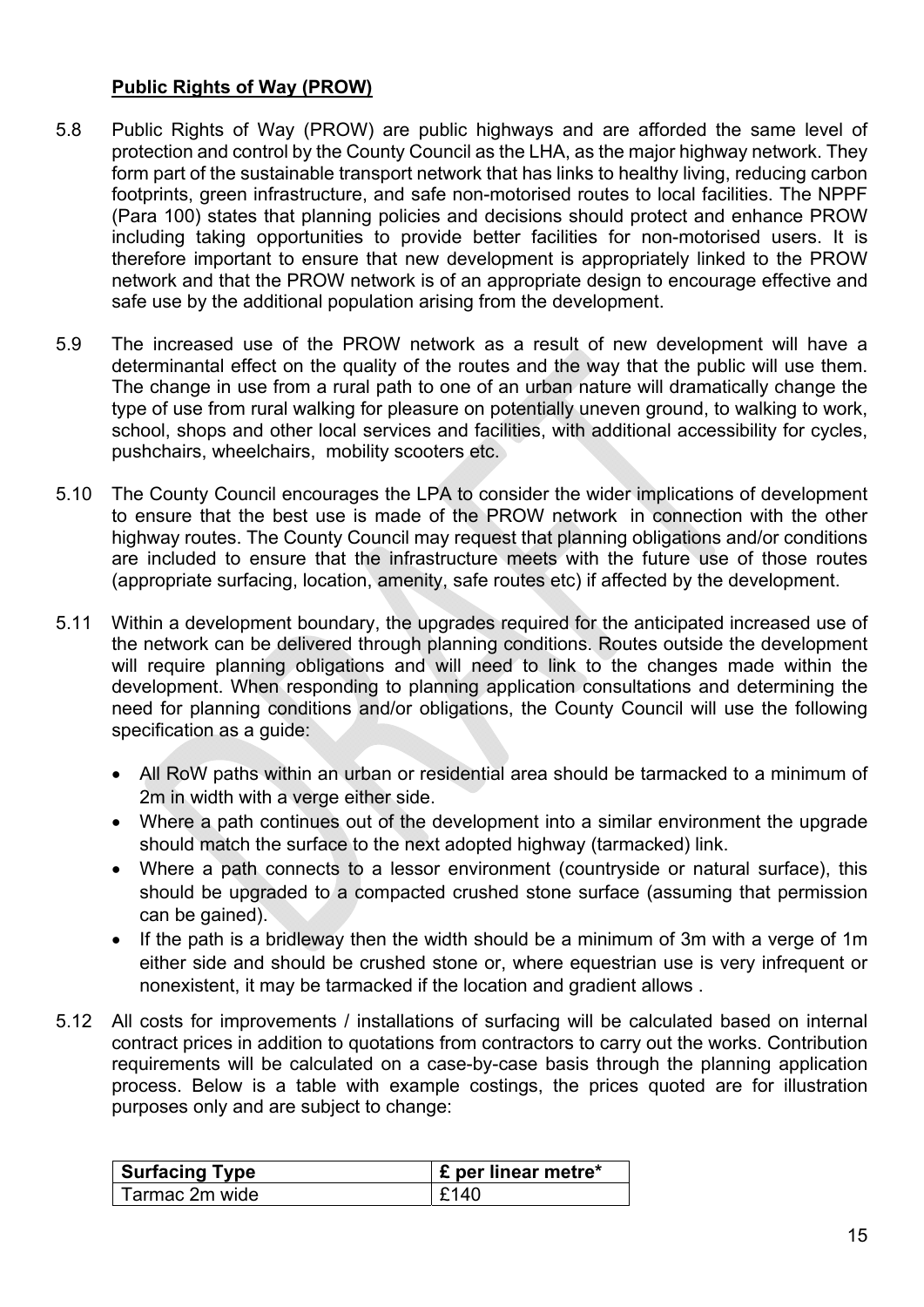| Tarmac 3m wide                  | £210 |
|---------------------------------|------|
| Compacted crushed stone 2m wide | E110 |
| Compacted crushed stone 3m wide | E165 |

*\*Provided as an example but does not include any potential traffic management or welfare costs* 

5.13 Where these routes are currently only footpath and the intention is to allow cyclists then a further requirement to upgrade the legal status needs to be factored in (including potential legal costs and a commuted sum for maintenance) or a management agreement to accept the increased liability and maintenance required as use is permissive.

## **Public Transport**

- 5.14 The County Council places a high priority on planning effectively for the impact of new developments on the local public transport network. Investment is required to help ensure that public transport use is maintained and increased, including the provision of local bus services and associated infrastructure to mitigate the impact of new developments.
- 5.15 The National Bus Strategy published in Spring 2021 includes a requirement that Local Transport Authorities work in partnership with local bus operators to set the daytime, evening and Sunday service levels that different communities need through Bus Service Improvement Plans to create an integrated network. This requirement is included as part of the assessment for new developments. NCC work in partnership with developers and transport providers to connect sites to centres of employment, education, health, shopping and leisure. This will assist in ensuring the development is acceptable in planning terms and meet government objectives in the NPPF for sustainable transport to complement walking and cycling.

#### Bus Infrastructure

- 5.16 Developers should ensure that the highway design of their development site takes account of the public transport access. Part 3 of the Council's Highway Design Guide includes general design guidance and standards including access. The County Council also recommends developers follow the design principles outlined in best practice guidance, including the guide produced by Stagecoach: 'Bus Services & New Residential Developments – General Highways and Urban Design advice to applicants and Highways Authorities'.
- 5.17 The County Council may seek contributions from any residential development of 10 dwellings or more, or employment and retail developments of over 1,000 sqm, towards the provision of local bus stop facilities including the following as appropriate:
	- Real time bus stop pole & display including associated electrical connections
	- Bus shelter (polycarbonate or wooden dependant on location)
	- Solar/electrical lighting in bus shelter
	- Raised boarding kerb
	- Lowered accessibility kerb
	- Enforceable bus stop clearway
	- Other public transport related infrastructure i.e. bus lanes / gates, Automatic Vehicle Location Traffic Light Priority, and camera enforcement as part of highways improvements

 The above list is not exhaustive and can include other Highway measures to improve accessibility and bus service reliability and punctuality.

5.18 The need for contributions will include an evaluation of the nearest bus stops to the proposed development site and the potential for that infrastructure to be improved to promote the use of sustainable transport. Any requests for contributions towards bus stop improvements will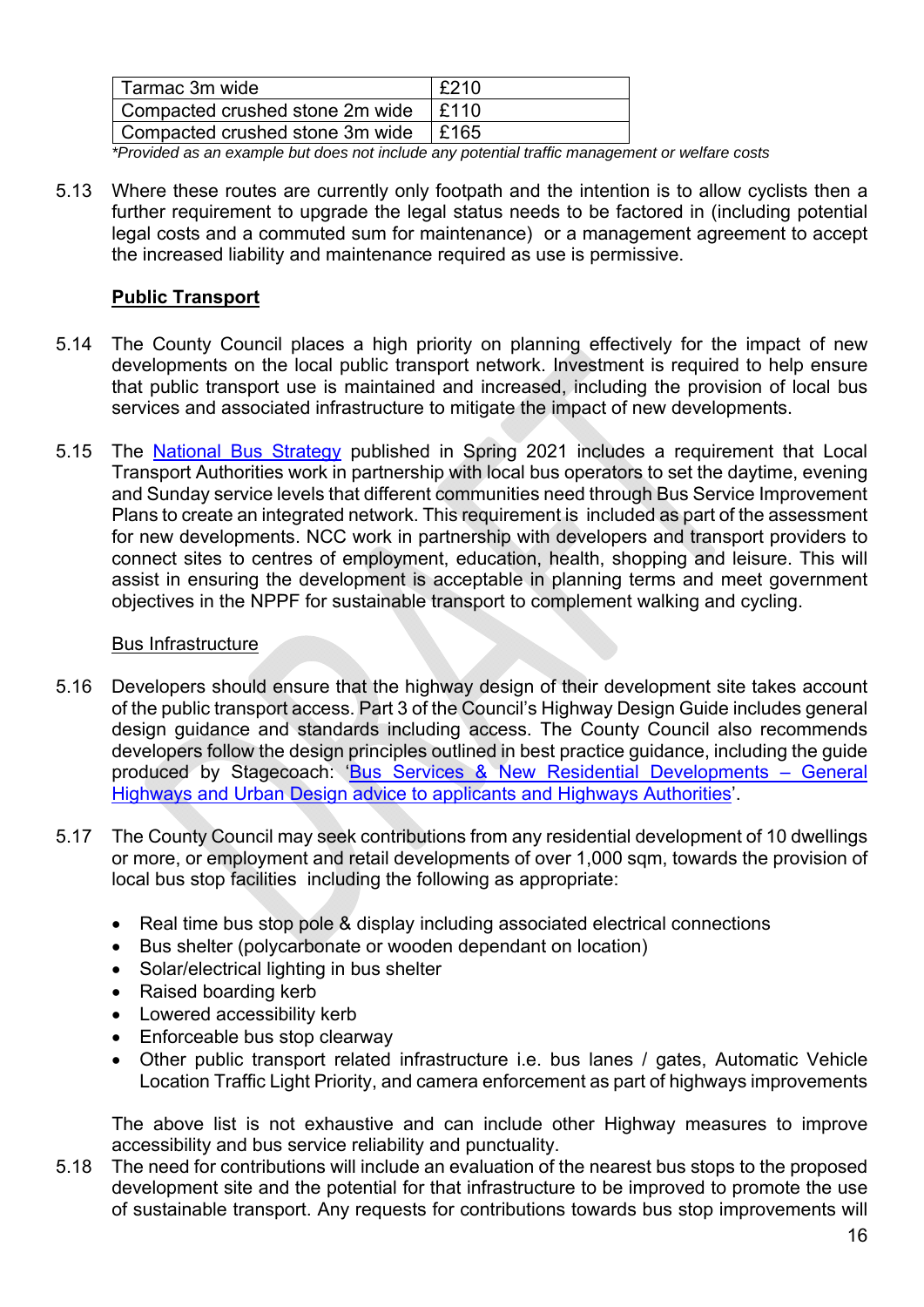be relative to the size of the development proposed and its potential impact on the usage of the available infrastructure.

- 5.19 The Nottinghamshire Highway Design Guidance states that the maximum walking distance to a served bus stop in urban areas should be 400m and desirably no more than 250m; and in rural areas the walking distance should not be more than 800m and desirably 400m. Should the nearest bus stop infrastructure be further away than the distances in the guidance, the Council will request that new bus stops are installed within the relevant distances via developer contributions or, where appropriate, planning conditions i.e. for stops within new development sites.
- 5.20 Further information on the indicative costs for calculating contributions is available in Appendix 1 of the Council's **Public Transport Planning Obligations Funding Guidance**.

#### Bus Services

- 5.21 Local transport operators provide bus services that they consider to be commercially viable without financial support. The County Council provides revenue subsidies to provide additional services to ensure communities have access to essential services including for work, education, health, shopping, and leisure purposes. This revenue subsidy, together with other funding sources, enables the Council to maintain a sustainable network. Where new development is proposed, the Council may seek contributions to provide socially and economically necessary bus services, including revenue support for services with the aim that they break-even and become commercial in the future.
- 5.22 For residential developments in excess of 100 dwellings, and medium-to-large scale employment developments, the Council will consider whether a bus service contribution is required, in light of the prevailing local bus network and its ability to accommodate demand from the site. Where it is known that several smaller, adjoining development schemes will cumulatively exceed this threshold, consideration may be given to the overall impact of the schemes, with contributions sought for each application on a pro-rata basis.
- 5.23 The County Council may seek contributions to fund new routes designed primarily to serve a new development or, where a bus network already exists in the local area, contributions may be sought to extend existing services to meet the additional demand. Where an extension is necessary, the Council will work in partnership with local operators to determine the most appropriate revised service route, capacity, and frequency to ensure that both existing and future bus users can be accommodated.
- 5.24 There might be circumstances where a contribution is required for community or demand responsive bus services. This will generally be for smaller sites, including in rural areas, where access to the bus network might not meet Highway Design Guide standards and the provision of a community or demand responsive solution is more cost effective.
- 5.25 Nottinghamshire County Council has developed a bus service funding model that it uses to determine the level of bus service contribution that will be required from a developer. The model uses a number of variables to simulate a range of service solutions, with supporting costs to determine the level of financial support required to enable any new service to become sustainable. This includes the likely demographic profile and occupancy levels for a particular development (to determine demand) and operational factors such as capital costs of vehicles, service frequency and fares yield. Further information on the inputs used to establish the level of bus service contribution required and the typical costs of providing a bus service is available in Appendix 2 of the Council's Public Transport Planning Obligations Guidance.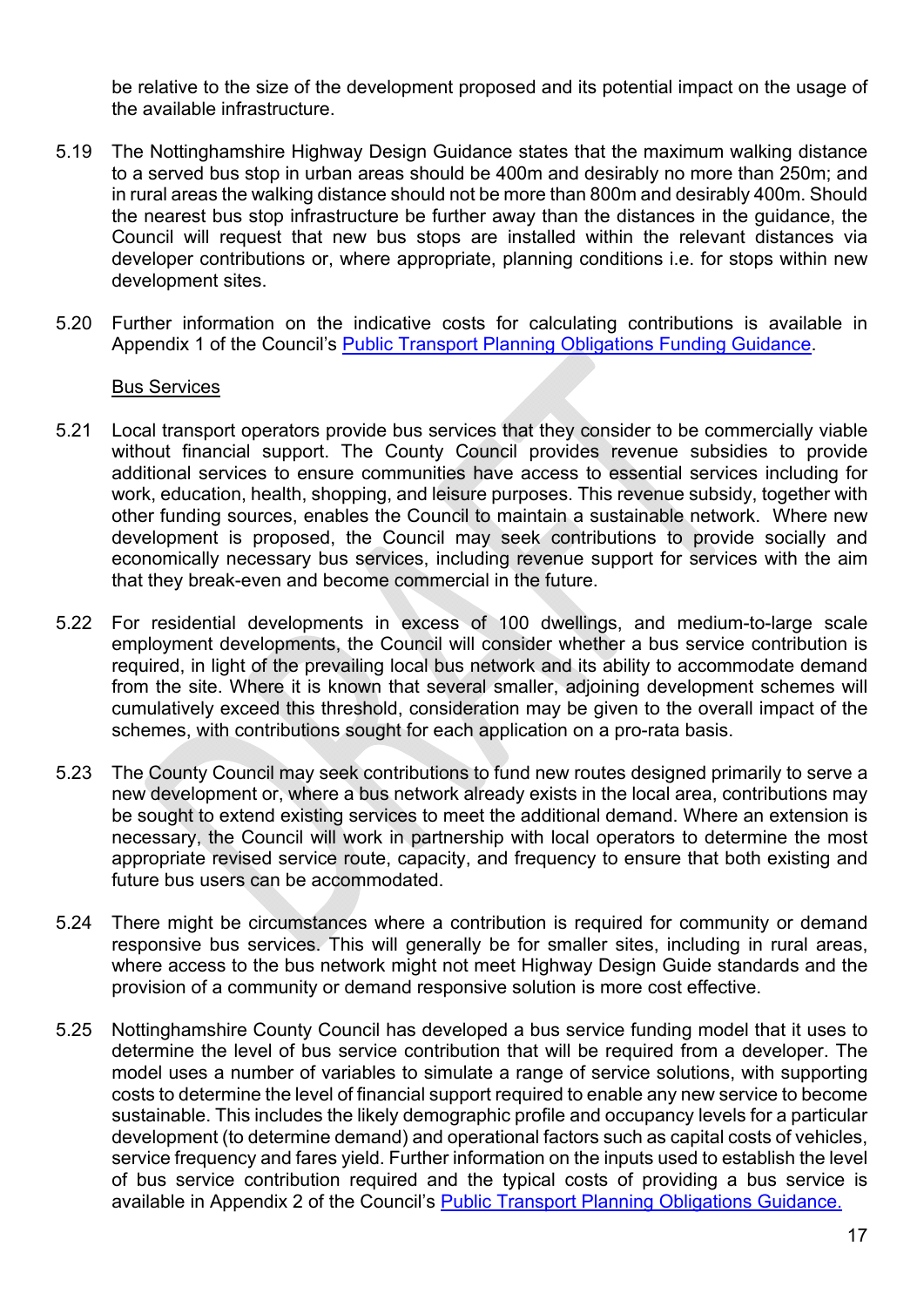#### School Transport

- 5.26 The Education Act 1996, as amended by Part 6 of the Education and Inspections Act 2006, places a duty on Local Authorities to make suitable travel arrangements free of charge for eligible children as they consider necessary to facilitate their attendance at school. Walking distance is defined by S 444(5) of the Education Act 1996 at two miles for under-eights and three miles for those aged eight years and above. In excess of these distances Nottinghamshire County Council generally must fund 'free' school transport. Further information is published in the Council's Under-16 Home To School Transport Policy.
- 5.27 The Council will assess the impact of new residential development on education home to school transport and the necessary mitigations to make developments acceptable in planning terms. Where the development is above the walking distance criteria and would require Nottinghamshire County Council to provide home to school transport, a school transport contribution may be sought. This contribution will cover the cost of providing new or additional transport based upon a calculation of the number of pupils generated by the development for a period of seven years for primary and five years for secondary.
- 5.28 Where the development is below the walking distance criteria but no safe walking/cycling route is available, an appropriate highway contribution to establish a safe walking route from the proposed residential development to either the catchment schools or the school/s where additional places will be provided (and the distance is below the eligible walking distance criteria) may be considered.

#### Sustainable Travel and Ticketing

- 5.29 Bus taster tickets are a key element of encouraging modal switch as part of a package of sustainable travel measures offered as part of new planning developments. For new developments the Council will consider requesting public transport 'taster ticket' incentives for bus/tram and occasionally rail to help to achieve the Travel Plan modal share targets.
- 5.30 The Policy for Requesting Bus Taster Ticket Contributions forms an Appendix to the Public Transport Planning Obligations Funding Guidance for Prospective Developers.

#### Payment Triggers and Clawback

- 5.31 Section 106 contributions are usually paid in instalments at key stages during the construction and/or occupation of a development. Payment triggers will vary according to the specific build-out and funding arrangements. For public transport contributions, a typical approach to phasing of payments for a housing development might be as follows:
	- Bus Stop infrastructure: Payment before occupation of the first dwelling.
	- Bus Service / School Transport: 50% of the total upon completion of 25% of the dwellings; 50% of the total upon completion 75% of the dwellings;
	- Bus Taster Tickets: Payment before occupation of the first dwelling.
- 5.32 Payments should be made with a minimum 8 year spend deadline to account for any delays with build-out of the development after the payment is made, which might impact on the delivery of the infrastructure or services. If there is significant delays to a development against the indicative build out programme a revised spend deadline will be agreed between the NCC and the LPA/developer.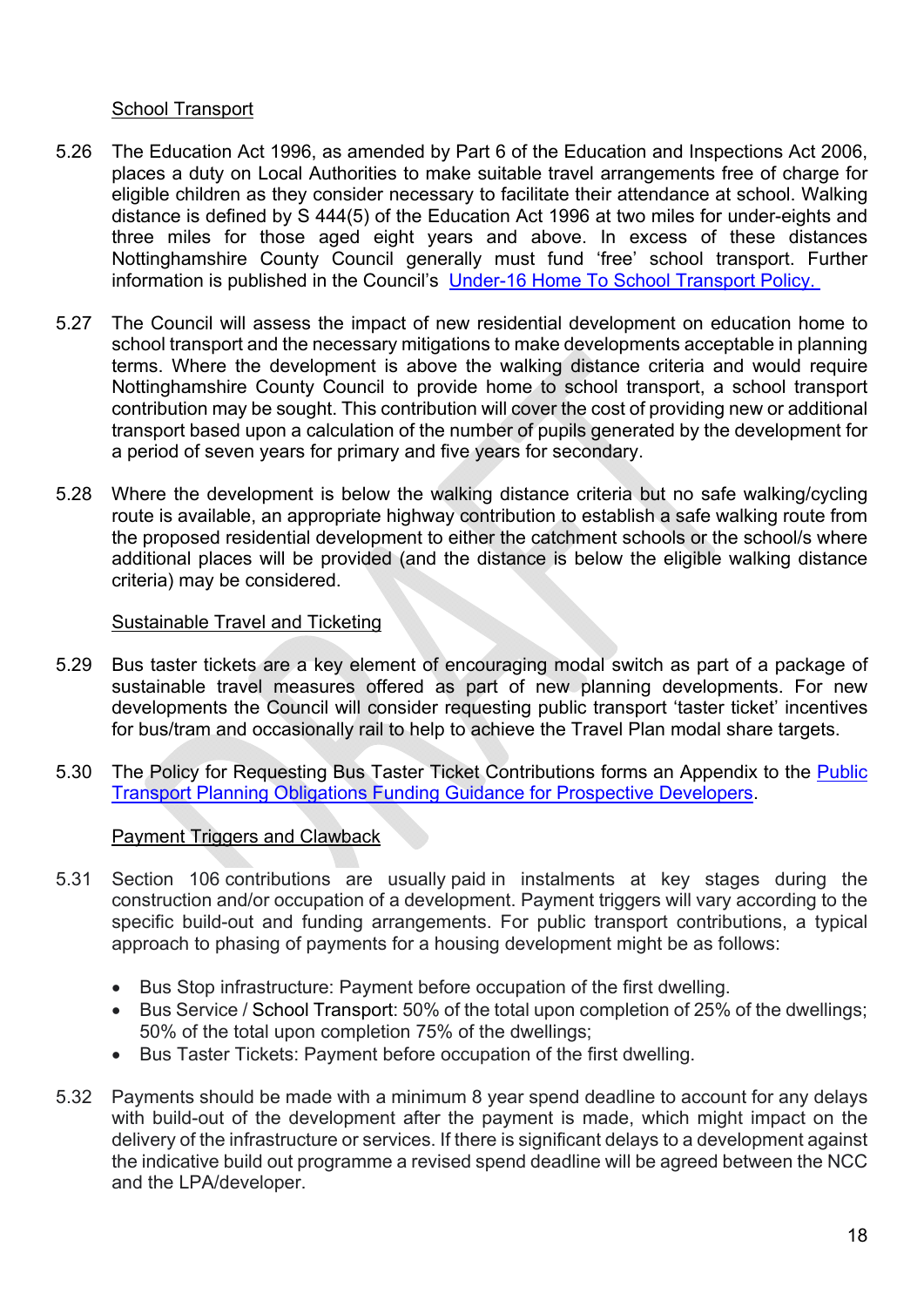## **Travel Plans**

- 5.33 The requirement for a travel plan varies depending on the type and scale of development. Thresholds indicating the scale at which a travel plan is considered necessary can be found within Section 1.2 of the Nottinghamshire Highway Design Guide. Should the development meet the relevant threshold, the applicant will be required to submit and agree a travel plan with the Local Highway Authority as part of the planning application process. The plan will identify how the developer intends to introduce sustainable travel initiatives with the overarching aim of reducing single car occupancy.
- 5.34 Developers will be required to pay a one-off fee to cover likely staff time involved in reviewing its implementation and compliance with targets defined within the plan. Review fees will be calculated on a site by site basis and should be payable through a Section 106 Agreement and index-linked with the Retail Price Index. It should be noted that any review fees requested via the S106 Agreement are intended to solely cover officer time associated with ongoing monitoring and management of the travel plan. The cost of any required updates to the travel plan as well as associated traffic / travel surveys provided as supporting evidence for target monitoring purposes shall be met separately by the developer.

## **6. Libraries**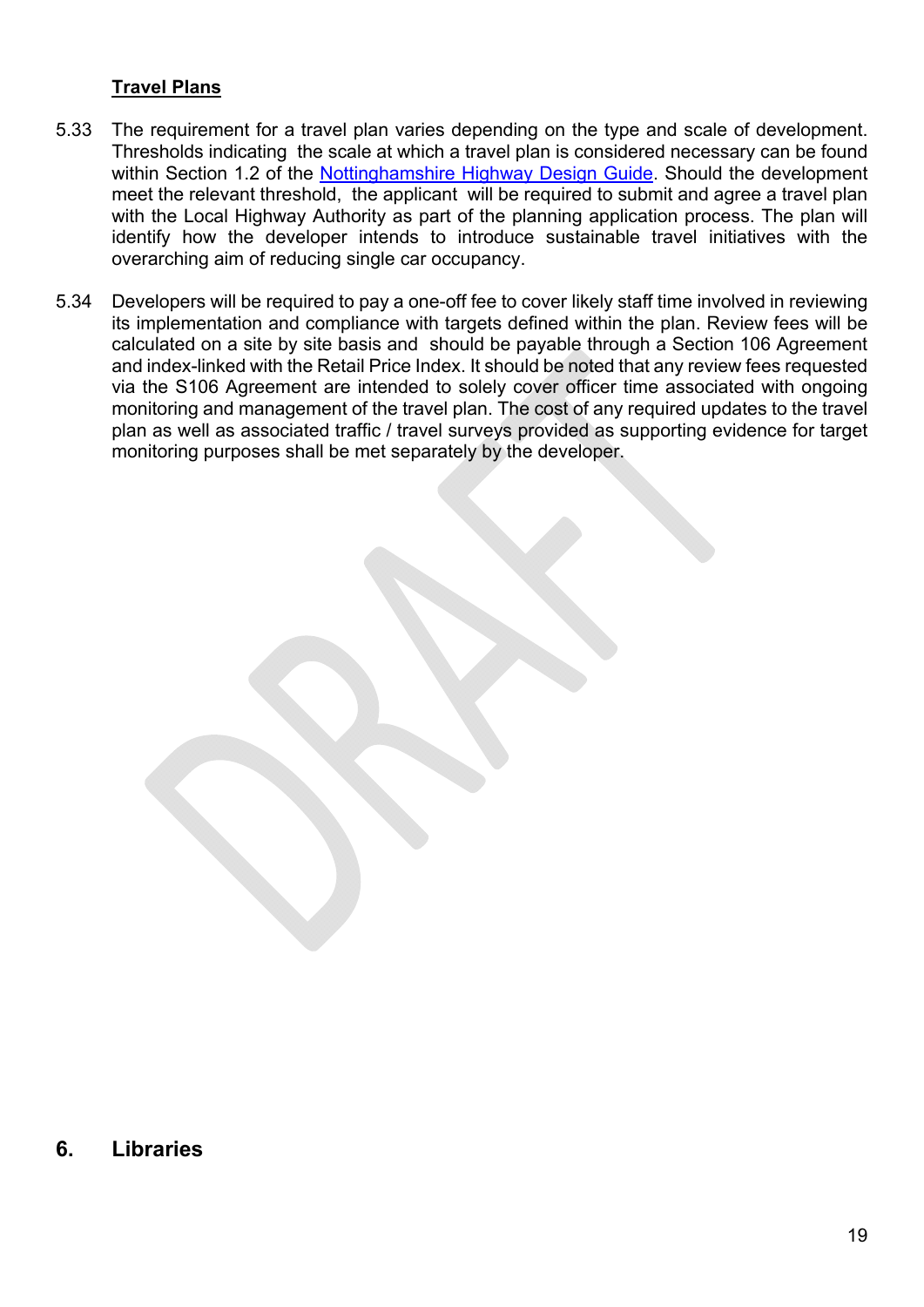- 6.1 The County Council has a statutory responsibility under the terms of the 1964 Public Libraries and Museums Act, to provide "a comprehensive and efficient library service for all persons desiring to make use thereof". In Nottinghamshire, public library services are delivered through a network of library buildings and mobile libraries, under contract with Inspire, a nonprofit organisation. These libraries are at the heart of the communities, providing access to books and DVDs; a wide range of information services; the internet; and opportunities for learning and cultural activity.
- 6.2 The County Council has a commitment to maintain and develop a strong libraries network across the County and has a clear vision that its libraries should be:
	- modern and attractive:
	- located in highly accessible locations;
	- located in close proximity to, or jointly with, other community facilities, retail centres and services such as health or education;
	- integrated with the design of an overall development;
	- of suitable size and standard for intended users;
	- contain a comprehensive range of stock to meet the needs of the local community.
- 6.3 In order to maintain this statutory responsibility and vision for its libraries network, the County Council may seek developer contributions to mitigate the additional demand on library services generated by new development. Contributions may be sought for any residential development (including student accommodation) of **50 dwellings and above**, and could contribute towards the following:
	- Construction of new libraries (including fit-out costs)
	- Extensions / alternations to existing libraries
	- Increasing stock levels at existing libraries

#### Building Capacity

- 6.4 Where new development places demand on the library network above its physical capacity, a new library or an extension to an existing facility may be required. The need for a contribution will be established by comparing the current capacity of the nearest, existing library and population it serves with the number of people expected to be generated by the new development. Where the physical capacity of the library would be exceeded, a contribution will be required.
- 6.5 The capacity of the library is determined based on the Museums, Libraries and Archives (MLA) recommended service requirement of 30m2 of public library space per 1,000 population. The catchment population of the library is identified by the home addresses of customers who borrow from that library using data from the Library Management System. For any postcode where the majority of customers use a specific library, that library will include that postcode in its catchment area.
- 6.6 Where a contribution is required to increase building capacity the cost will be determined at the time of the planning application and will include both building costs (linked to the BCIS Tender Price Index) and fitting-out costs, including furniture and technology, based upon current fitting-out costs of new provision in Nottinghamshire.

#### Stock Provision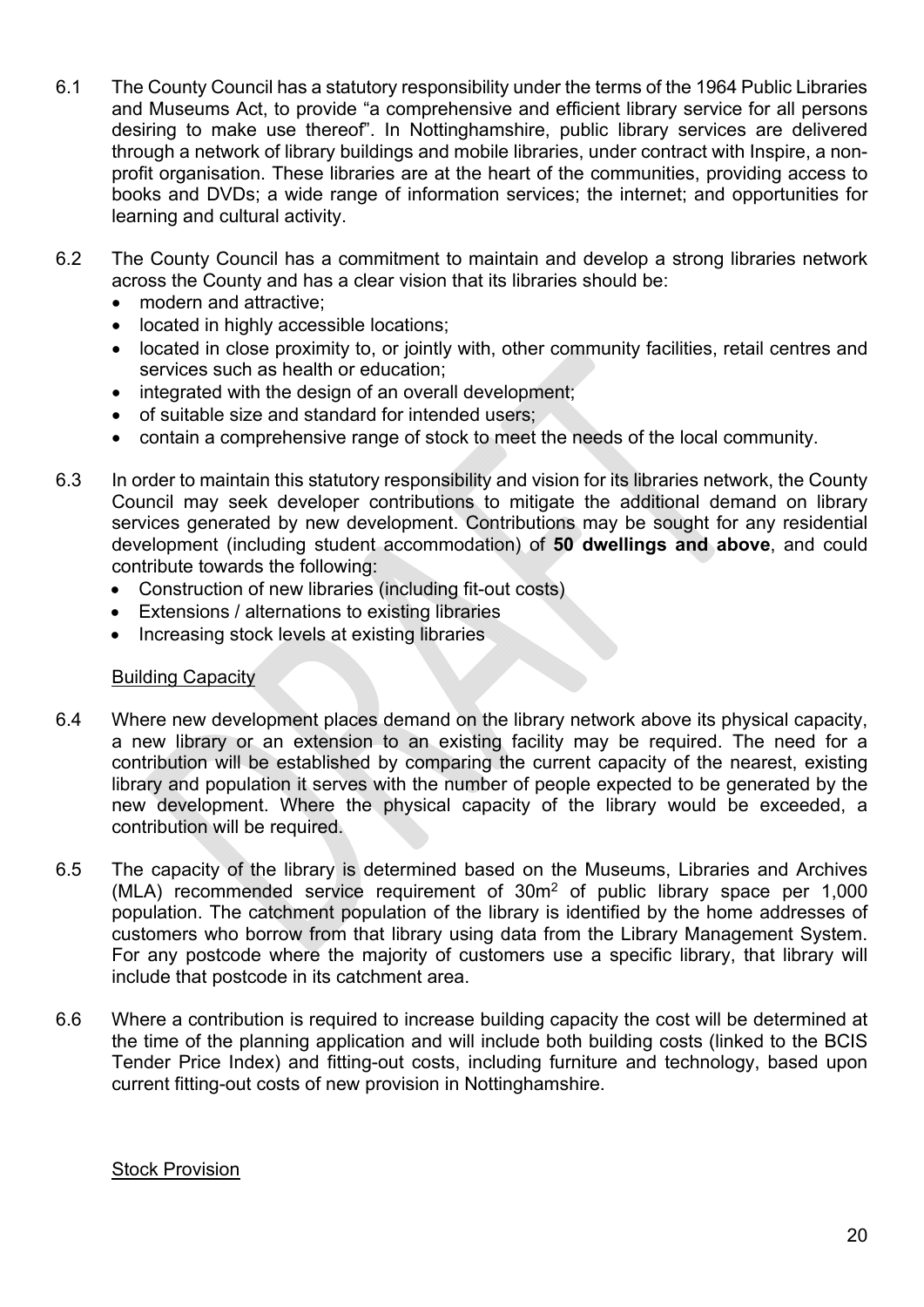- 6.7 Where a library building is able to accommodate the extra demand created by a new development, but it is known and demonstrable that the stock levels are inadequate to meet the needs of the additional population (based on national standard recommended stock levels), a contribution will be sought towards increasing the stock level at that library to accommodate the additional population generated.
- 6.8 The National Library Standard upper threshold cites a recommended stock level of 1,532 items per 1,000 population. At an average price of £10.00 per stock item (based on Askews Library Services book prices at September 2017), the contribution towards the additional stock is calculated as follows:

*Number of dwellings x 2.3 (average household size2) = population generated Population generated x 1.532 (items per person) x £10.00 (cost per item)* 

*= £35.24 per dwelling*

## **7. Waste Management**

<sup>2</sup>https://www.ons.gov.uk/peoplepopulationandcommunity/populationandmigration/populationestimates/bulletins/po pulationandhouseholdestimatesfortheunitedkingdom/2011‐03‐21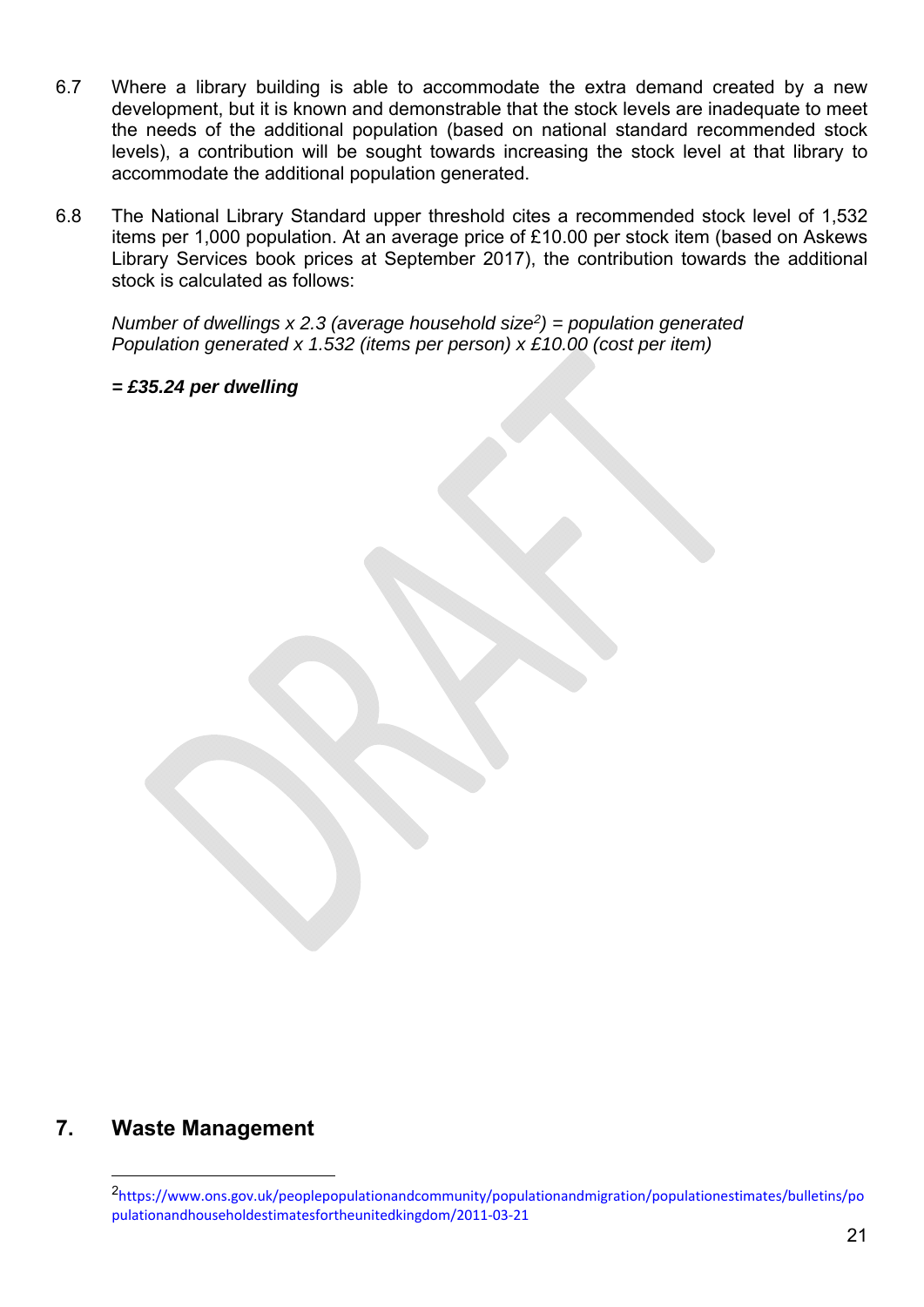- 7.1 In its statutory role as a Waste Disposal Authority, Nottinghamshire County Council has a statutory duty under the Environmental Protection Act 1990 to offer facilities to local residents where they may deposit their household waste. The County Council operates a network of twelve recycling centres across the county where householders can take household items and garden waste for recycling. However, several of these centres are now at or close to capacity and will not be able to accommodate the additional demand generated by the level of expected housing growth in their catchment area. It may therefore be necessary to seek developer contributions towards the construction of a new or expanded recycling centre.
- 7.2 New housing development will generate significant levels of additional waste, with each household in Nottinghamshire on average depositing 250kg of waste at the County's recycling centres each year. Furthermore, the increase in site usage will place additional pressures on the site that will influence the need to upgrade recycling centres, including:
	- an increase in queuing times for users and congestion in the area;
	- an increase in vehicles needing to access the sites to remove waste, which can mean public access to the sites is further restricted whilst the waste is removed;
	- the site no longer being acceptable with regards to public usability such as not being split level for ease of disposing of waste and therefore can present accessibility and health and safety issues with the public having to use steps and ramps to access skips.
- 7.3 Where a residential development of 50 dwellings or more is proposed in the catchment area of a recycling centre that is at or close to capacity, it may be necessary to seek developer contributions to support the construction of a new or expanded site. In order to ensure a fair and proportionate contribution request is made the following model has been developed that calculates a contribution per household. The contribution per household will vary based upon the expected housing in the district / borough as well as land purchase or lease costs associated with delivering the new or expanded recycling centre.

The 'per household contribution' will be determined as follows:

- A = Contribution per household
- B = Capital costs associated with construction of new or extended site
- C = Saleable assets of old site where appropriate
- D = Land lease costs per annum
- $E =$  Length of lease in years
- F = Existing households in the catchment area/borough/district
- G = Expected additional housing as set out in relevant Local Plan/s.

## **A = (B-C+ (D\*E)/ (F+G)**

## **Example**

A proposed development of 2,000 dwellings is required to contribute towards the development of a new recycling centre. The capital costs for a new site are £2,500,000 and the existing site has £500,000 of saleable assets. The new site will be on a lease of 25 years at a cost of £50,000 per annum. The current catchment of the area is 40,000 houses with the Local Plan setting out a further 5,000 new homes over the coming years. The developer contribution sought would be £144,440 based on a 'per house contribution' of £72.22. *i.e. (2,500,000-500,000 + (50,000\*25) / (40,000+5,000)) = £72.22 per household*

7.4 In cases where a new site is required it may be possible for a developer to gift land that is deemed to be in a suitable location for the construction of a new recycling centre. Any agreement of land to be used can contribute to part or all of what would otherwise be a financial contribution. The provision of land as a contribution will be considered case by case.

## **8. Green Spaces**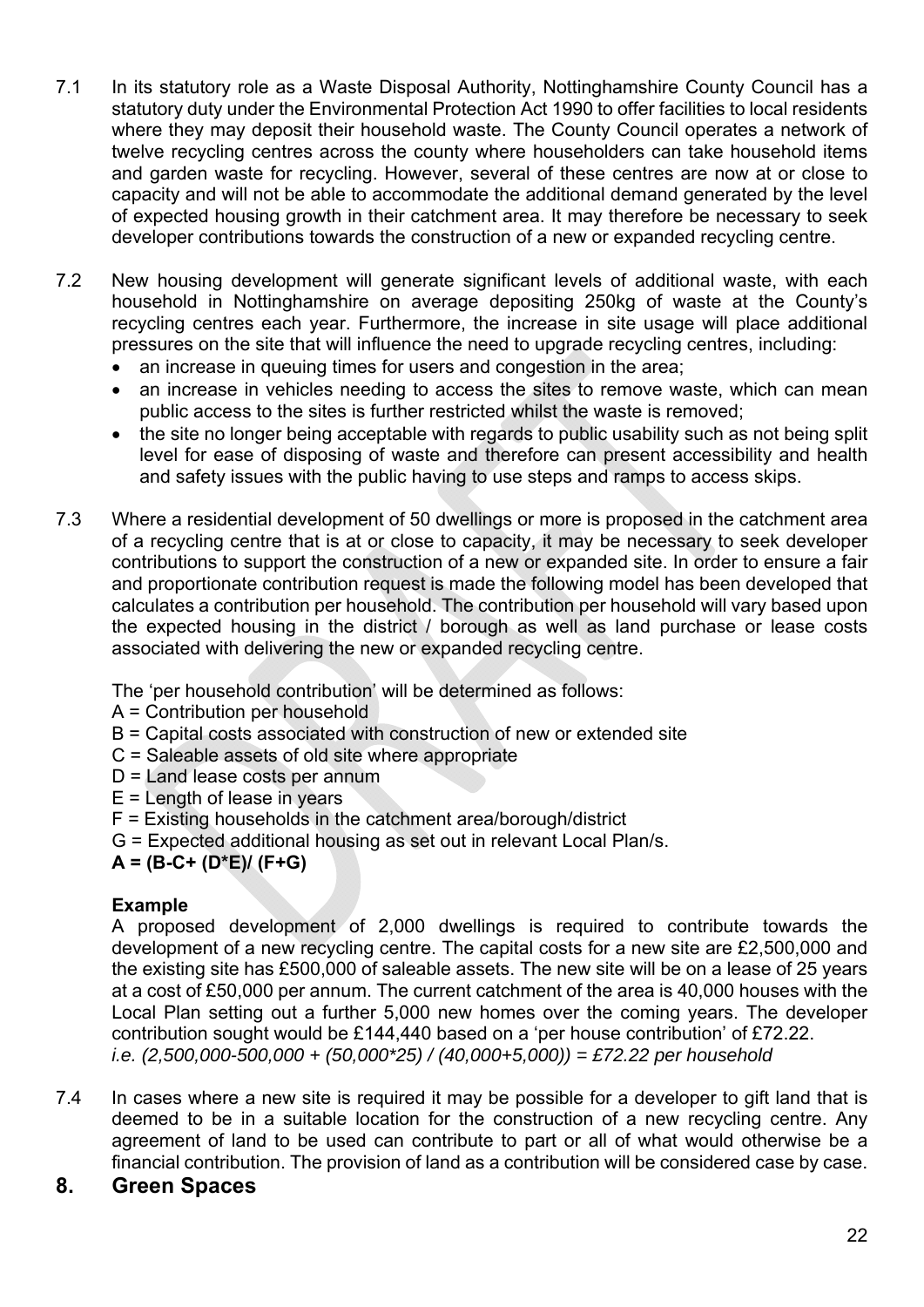- 8.1 Nottinghamshire County Council is responsible for the ownership and management of almost 1900 ha of green space across the County, the majority of which is publicly accessible. These sites and associated infrastructure contribute significantly to the health and wellbeing of local communities, as well as providing important habitats for wildlife. The green spaces network also makes places more attractive to live and contributes to an uplift in property prices locally.
- 8.2 The County Council will seek financial contributions on a case-by-case basis towards the maintenance or enhancement of green spaces under its ownership where development adjacent to or in the vicinity of such sites is likely to increase costs on the authority due to:
	- additional wear and tear on site infrastructure caused by additional usage of the site;
	- a change in the intensity of management caused by additional usage of the site;
	- a requirement for tree safety works or improvements to site access and security due to the proximity of the development;
	- a requirement for additional drainage provision due to the proximity of the development.
- 8.3 The contributions sought may include either maintenance costs associated with the ongoing upkeep of the site (based on a set period, for example 10 years) or capital costs towards upgrading the site facilities, or a combination of both. The type of mitigation measures that the County Council may seek could include, but is not limited to, any of the following:
	- Upkeep/upgrade of drainage, paths and access infrastructure, boundaries and security;
	- Tree and vegetation maintenance;
	- Waste bins;
	- Signage and interpretation;
	- Habitat protection, enhancement , restoration and creation (off and on site);
	- Landscaping on site or strategic landscaping solutions;
	- Site management
- 8.4 Additional information on the location and types of designated green space sites throughout Nottinghamshire can be accessed via the County Council's Green Spaces Webpage.

### **9. Social Care**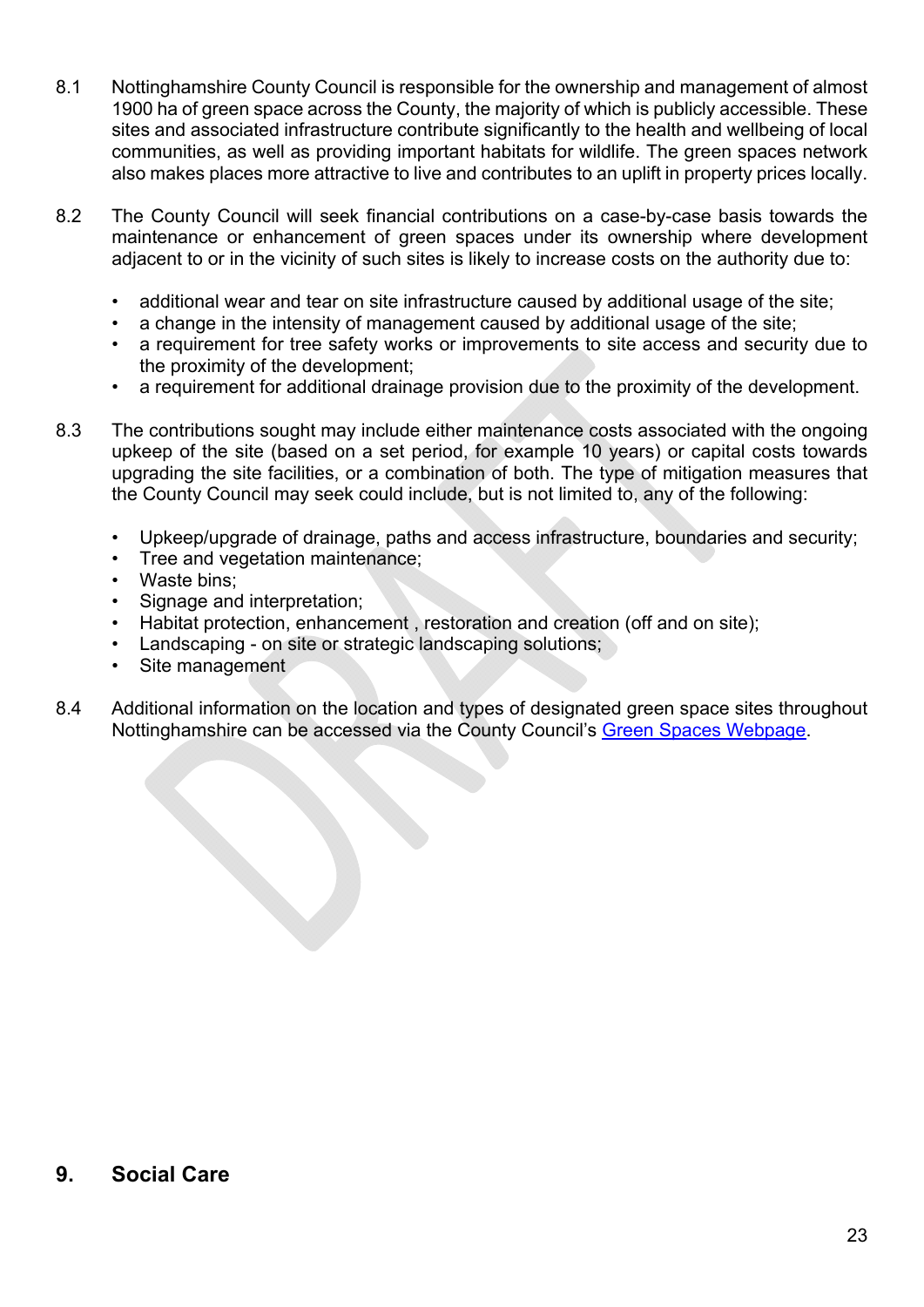- 9.1 The National Planning Policy Framework (NPPF) requires Local Planning Authorities to plan for a mix of housing to meet the needs of different groups in society including but not limited to older people, people with disabilities, young people, and families with children. In order to meet the objectives of the NPPF, Local Planning Authorities need to assess the number, size, type and tenure of housing needed for different groups in the community and reflect these through their local plan policies and in the determination of planning applications.
- 9.2 The County Council has a duty to protect the most vulnerable groups of society, including those that need additional support due to their age, health, or disability. In Nottinghamshire, the focus when delivering social care is to help people to stay independent for longer so that they are healthier, stronger, more resilient, and less reliant on formal social care services. Through its Housing with Support Strategy 2019, the County Council aims to ensure that:
	- there is the right support at the right time in the right place for all Nottinghamshire residents who have an eligible assessed need
	- those with care and support needs have access to the right kind of housing to ensure maximum independence
	- people are supported to live as close to an ordinary life as possible, in a place they can call home.
- 9.3 Whilst it is unlikely that developer contributions will be required from new development towards the delivery of social care infrastructure, the Council's Social Care Department will work closely with the District / Borough Councils to identify the needs of groups or individuals and establish ways through which housing developers can create living environments which facilitate independent living, especially through delivery of specialist housing units.

## **Housing with Extra Care and Support**

- 9.4 Good housing is essential to providing a safe, secure environment for all and there will always be a need for different forms of accommodation to meet the varying needs of people with long-term illnesses and disabilities. Although specialist accommodation is unlikely to be secured through planning obligations, the County Council encourages developers to address social care issues through the design of their developments, in particular through the delivery of extra care housing units, which may form a part of the social housing allocation.
- 9.5 The County Council would support the District / Borough Council in seeking the provision of extra care housing for the elderly, and supported living for working age adults with special needs. When responding to planning application consultations, the Council's Housing with Care and Support Team will review the proposal and consider whether the design and location of the development scheme would be suitable to provide accommodation for older and more vulnerable citizens. Where appropriate, the Housing with Support Team will seek to achieve early engagement with the applicant by offering advice on the design of the housing, to ensure the development fulfils its responsibility to deliver inclusive social housing.

#### **Looked After Children and Care Leavers**

- 9.6 Nottinghamshire County Council has a statutory duty to act as the corporate parent of all looked after children in Nottinghamshire, as laid out in the 2017 Children and Social Work Act. Looked After Children will usually move into semi-independent or independent accommodation on reaching the age of 18, and sometimes from the age of 16.
- 9.7 The County Council and the District / Borough Councils have developed a Partnership Strategy and launched a single Care Leaver Local Offer for Nottinghamshire in March 2019. This offer covers provision of safe and appropriate accommodation, education, training, and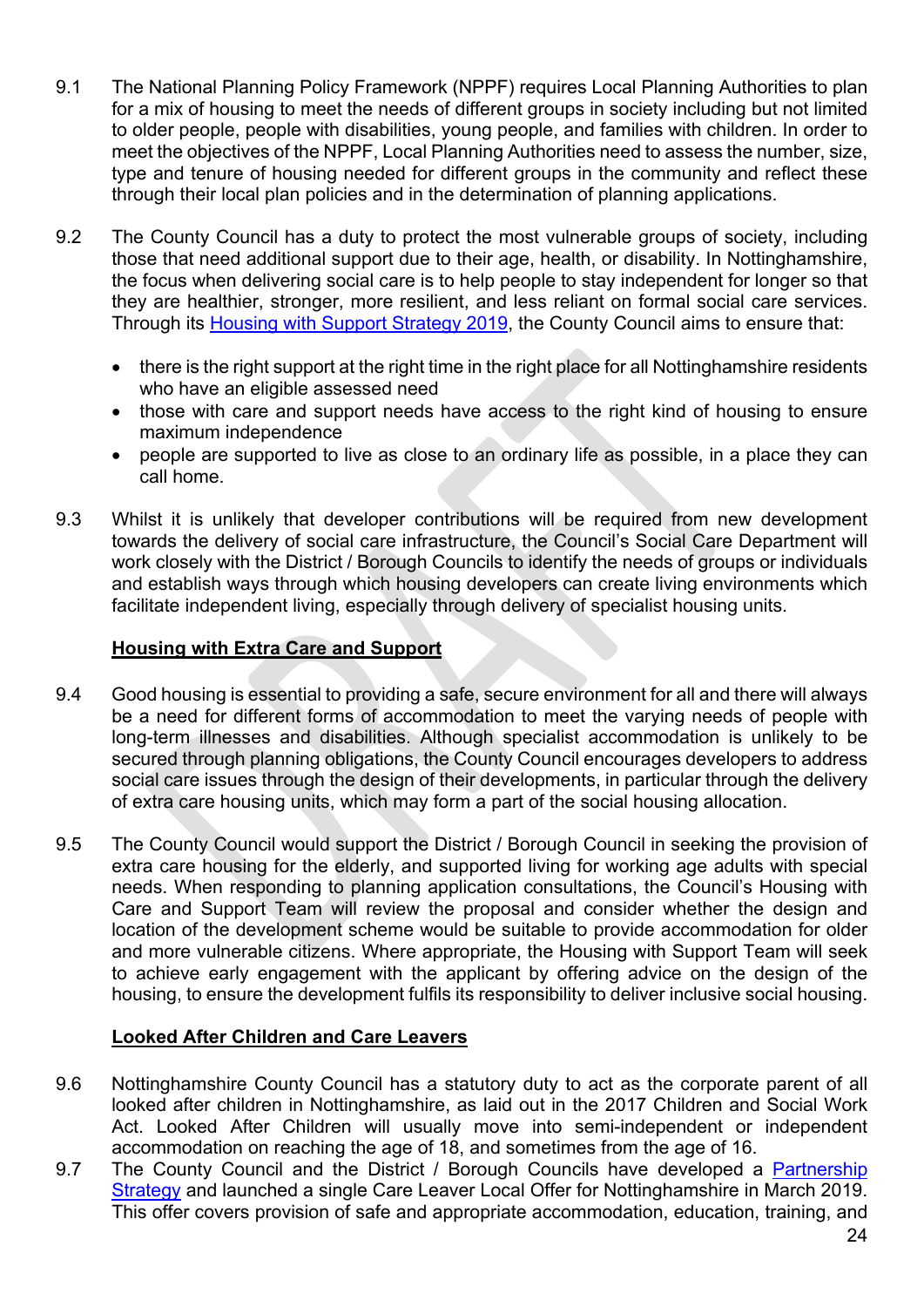job opportunities. The accommodation offer states that the Local Authority Partnership will "*aim to support you to live independently in accommodation that meets your needs, is stable and affordable, and makes you feel safe*".

- 9.8 The County Council also has a statutory duty of care for all children and young people that are referred or present themselves to the Council as at risk of being homeless. The Council's Youth Homelessness Prevention Plan recognises that one of the risk factors in a young person's life which increase the likelihood of homelessness is leaving care. NCC has specific priorities within this action plan for young people leaving care to ensure that:
	- 1. A range of accommodation and support options are available and are tailored to the individual's needs.
	- 2. A range of safe, decent, and affordable housing Move On/ Longer term housing options will be available within both the private and social sector
- 9.9 The County Council encourages District and Borough Councils to consider the needs of young people and care leavers in their housing strategy and when determining planning applications; this includes planning for children's homes and supported accommodation buildings within each Local Authority area.
- 9.10 The County Council would also encourage LPAs and housing developers to address the housing needs of young people, in particular those living in care, to ensure a variety of appropriate and affordable accommodation is available to them, including through the social housing mix. This may include provision of accommodation with additional facilities to provide support and training for young people moving towards independence, as part of the design.